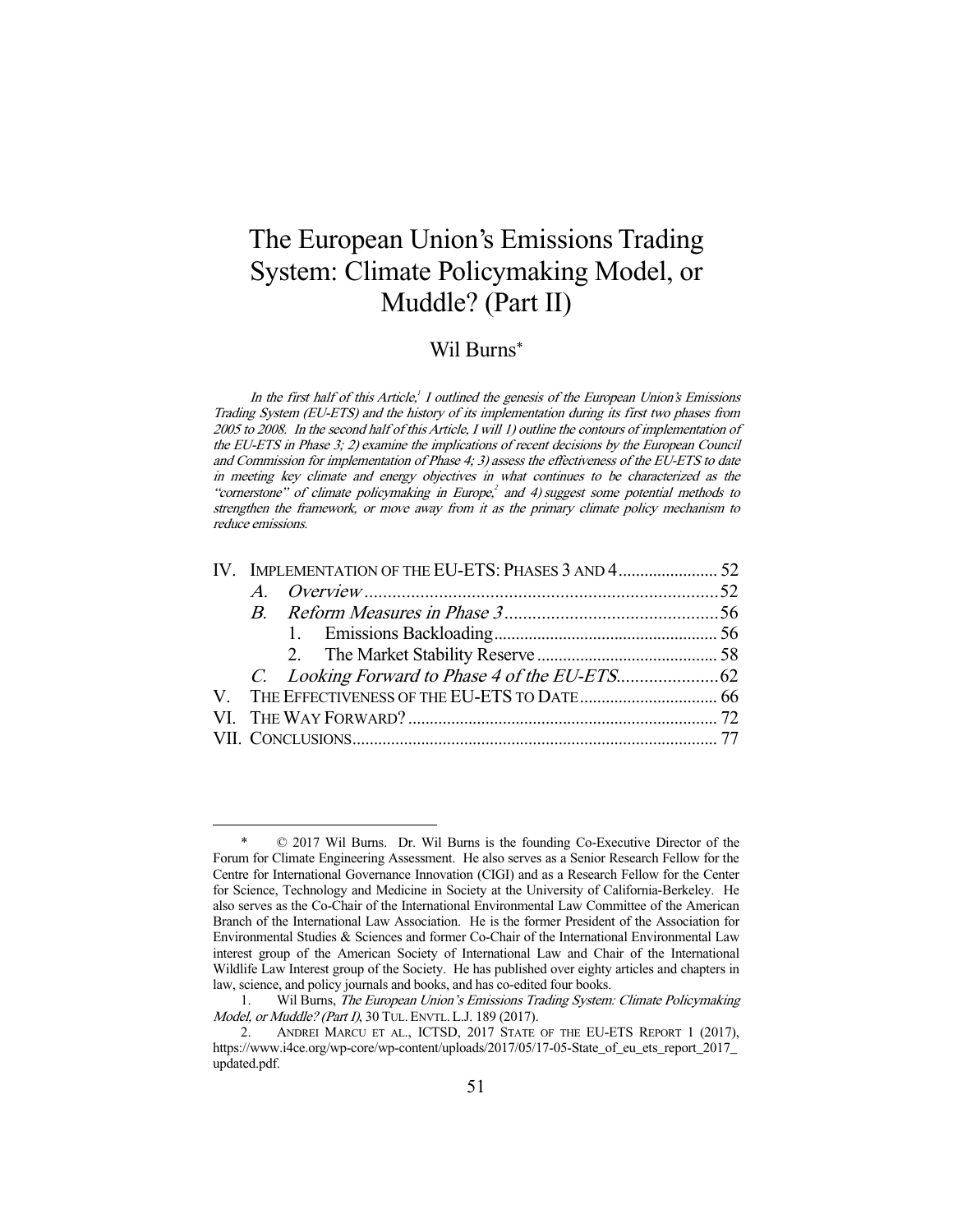#### IV. IMPLEMENTATION OF THE EU-ETS: PHASES 3 AND 4

### A. Overview

-

 Emissions from regulated entities under the EU-ETS declined by  $14\%$  in the first two phases of implementation.<sup>3</sup> Phase 3 of implementation of the EU-ETS began in 2013 and extends to the end of  $2020.<sup>4</sup>$  The European Union (EU) hoped that expansion of the compliance period from five to seven years would help send a longerterm price signal that would engender more investment certainty for companies contemplating investment in greenhouse gas emissions reduction projects.<sup>5</sup> The new seven-year time frame also aligns the EU-ETS with the second phase of the Kyoto Protocol, which the EU ratified in  $2015$ .<sup>6</sup>

 In the third trading period, the EU-ETS will regulate the emissions of approximately 11,000 power plants and manufacturing installations, as well as emissions from approximately 520 airlines flying between European airports.<sup>7</sup> The EU-ETS remained the world's largest carbon

<sup>3.</sup> Georg Zachmann, You'd Better Bet on the ETS, BRUEGEL POL'Y BRIEF, Apr. 2013, at 2.

Richard Baillie, Renewables and Emissions Trading: Do Schemes Like the EU ETS Work?, RENEWABLE ENERGY WORLD (Sept. 14, 2017), http://www.renewableenergyworld.com/ articles/print/volume-15/issue-5/solar-energy/renewables-and-emissions-trading.html.

 <sup>5.</sup> BLAS LUIS PÉREZ HENRÍQUEZ, ENVIRONMENTAL COMMODITIES MARKETS AND EMISSIONS TRADING 213 (2013).

 <sup>6.</sup> Council Adopts Ratification of Second Phase of Kyoto Protocol, EUR. COMMISSION (July 14, 2015), https://ec.europa.eu/clima/news/articles/news\_2015071401\_en.

 <sup>7.</sup> European Comm'n, Report from the Commission to the European Parliament and the Council: Report on the Functioning of the European Carbon Market, COM (2017) 48 final (Jan. 2, 2017). The aviation sector cap in Phase 3 was provisionally set at 210,349,264 aviation allowances per year, 5% below the average annual level of aviation emissions in the 2004-2006 base period. Emissions Cap and Allowances, EUR. COMMISSION, https://ec.europa.eu/clima/ policies/ets/cap\_en (last visited Sept. 5, 2017). The number of allowances was subsequently increased by 116,524 from January 1, 2014, onward to reflect Croatia's full integration in the EU. Allocation to Aviation, EUR. COMMISSION, https://ec.europa.eu/clima/policies/ets/allowances/ aviation\_en (last updated Oct. 31, 2017). Civil aviation accounts for 11% of the emissions covered by the EU-ETS, with the lion's share of these emissions coming from international aviation. J.A. LEGETT, B. ELIAS & D.T. SHEDD, CONGR. RESEARCH SERV., AVIATION AND THE EUROPEAN UNION'S EMISSIONS TRADING SCHEME 11 (June 11, 2012), https://fas.org/sgp/crs/ row/R42392.pdf. The EU's Aviation Directive was designed to regulate aviation emissions from "all flights which arrive at or depart from an aerodrome situated in the territory of a Member State." Directive 2008/101, of the European Parliament and of the Council of 19 November 2008 Amending Directive 2003/87/EC so as to Include Aviation Activities in the Scheme for Greenhouse Gas Emission Allowance Trading Within the Community, 2009 O.J. (L 8) 3. However, in the face of opposition to the Directive by non-EU States, especially the United States and China, who contended, inter alia, that the Directive was preempted by the International Civil Aviation Organization (ICAO), and that it illegally regulated emissions outside of the EU. Burns, supra note 1, at 198-99 n.45. The EU ultimately decided to limit the scope of the regulation to flights within the European Economic Area (the twenty-eight EU Member States,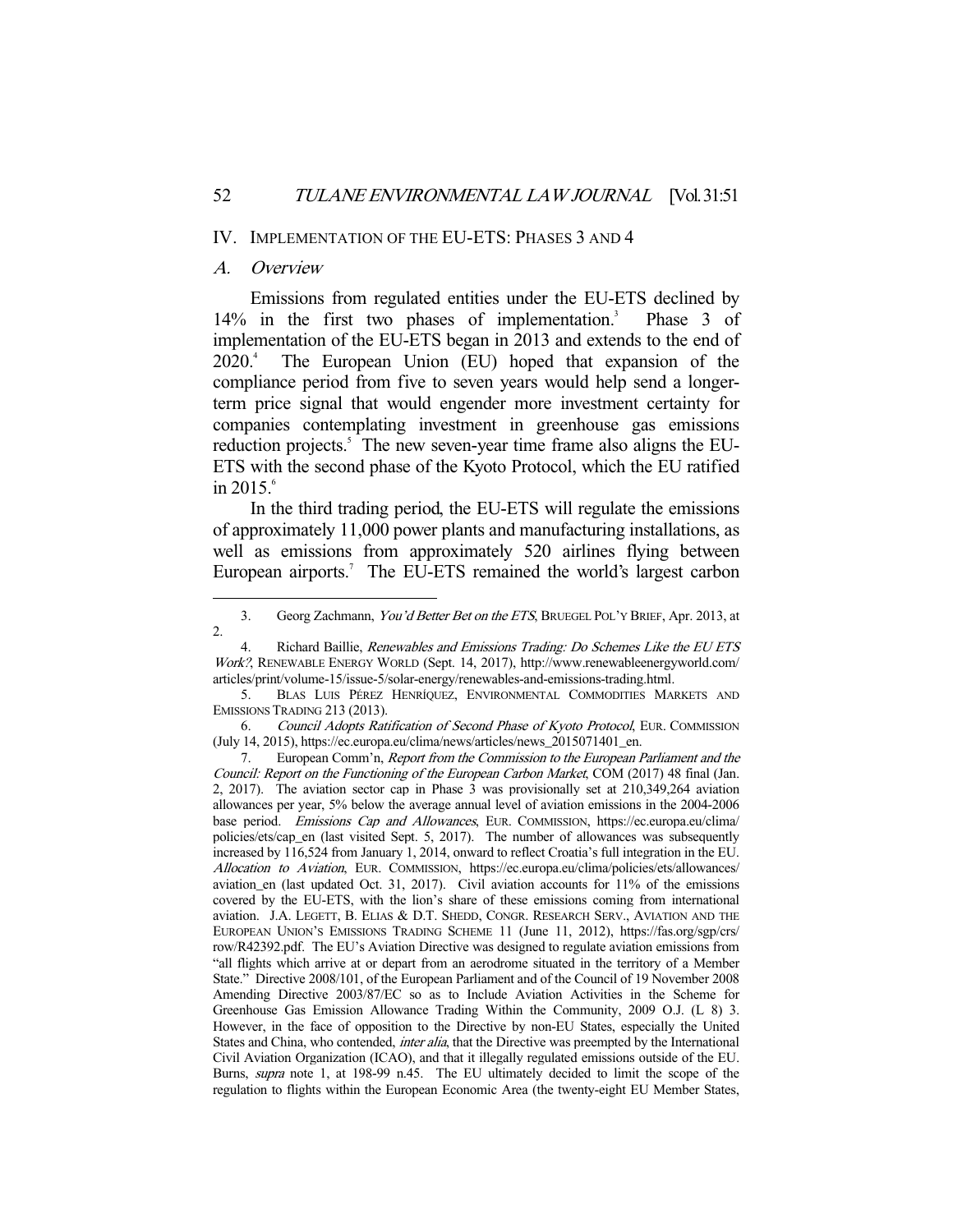market by far at the outset of Phase 3 of implementation, accounting for more than  $75\%$  of international carbon trading in 2013. $^8$  This percentage translates into approximately 2 billion tons of carbon dioxide and other greenhouse gases, which represent about 4% of the world's greenhouse gas emissions.<sup>9</sup>

 The parties to the EU-ETS committed themselves to reducing greenhouse gas emissions in regulated installations by 21% below 2005 emissions levels by 2020.<sup>10</sup> The EU anticipated that this would contribute two-thirds of the emissions reductions required for the EU to meet its commitment to an overall 20% reduction in greenhouse gases by 2020.<sup>11</sup>

 As indicated in the first part of this Article, the EU-ETS was substantially amended in 2009 to achieve more effective implementation in its third phase. The amendments included expansion of the scope of regulated gases and sectors, establishment of an annual Linear Reduction Factor  $(LRF)^{12}$  of 1.74% of the midpoint of the cap in Phase 2 for the

plus Iceland, Liechtenstein, and Norway) until 2016 to facilitate work on aviation emissions by the ICAO. The European Commission has proposed continuing this configuration of the Aviation Directive beyond 2016 in light of the ICAO's adoption of CORSIA (Carbon Offsetting and Reduction Scheme for International Aviation) at the 39th ICAO assembly. CORSIA seeks to stabilize aviation carbon dioxide emissions by 2020. Reducing Emissions from Aviation, EUR. COMMISSION, https://ec.europa.eu/clima/policies/transport/aviation\_en (last visited Oct. 31, 2017); see also Int'l Civil Aviation Org. (ICAO) Res. A39-3 (2016), https://www.icao.int/ environmental-protection/Documents/Resolution A39\_3.pdf; Carbon Offsetting and Reduction Scheme for International Aviation (CORSIA), ICAO, https://www.icao.int/environmentalprotection/Pages/market-based-measures.aspx (last visited Sept. 5, 2017). However, there is a division of opinion between the European Parliament, which has suggested limiting the exemption of aviation emissions under the EU-ETS until 2020, and Member States, who contend that the exemption should be permanent in light of CORSIA. Andrew Murphy, On the Rise?, CARBON MECHANISMS REV. Sept.-Oct. 2017, at 24. Aviation emissions have been growing during the first three phases of the EU-ETS, and international aviation emissions have doubled since 1990. Climate Change—Driving Forces, EUROSTAT STAT. EXPLAINED, http://ec.europa.eu/ eurostat/statistics-explained/index.php/Climate\_change\_-\_driving\_forces (last visited Oct. 9, 2017).

 <sup>8.</sup> GREGOR EHRBACH, EUROPEAN PARLIAMENT, REFORM OF THE EU CARBON MARKET: FROM BACKLOADING TO THE MARKET STABILITY RESERVE 3 (Oct. 2014), http://www.europarl. europa.eu/RegData/etudes/BRIE/2014/538951/EPRS\_BRI%282014%29538951\_REV1\_EN.pdf.

 <sup>9.</sup> DENNY ELLERMAN ET AL., EUROPEAN UNION INST., ROBERT SCHUMAN CTR. FOR ADVANCE STUDIES, THE EU ETS: EIGHT YEARS AND COUNTING 1 (2014).

 <sup>10.</sup> Directive 2009/29/EC of the European Parliament and of the Council of 23 April 2009 Amending Directive 2003/87/EC so as to Improve and Extend the Greenhouse Gas Emissions Allowance Trading Scheme of the Community, at para. 5, 2009 O.J. (L 140) 63 (EC) [hereinafter Directive 2009/29/EC].

<sup>11.</sup> Id. para. 5; CLAUDIA KETTNER ET AL., WORKING PAPERS, No. 368/2010, THE EU EMISSION TRADING SCHEME: INSIGHTS FROM THE FIRST-TRADING YEARS WITH A FOCUS ON PRICE VOLATILITY 2 (2010).

 <sup>12. &</sup>quot;The Linear Reduction factor determines how much the available number of allowances are reduced every year." CAN Europe's Position on the ETS Reforms, CLIMATE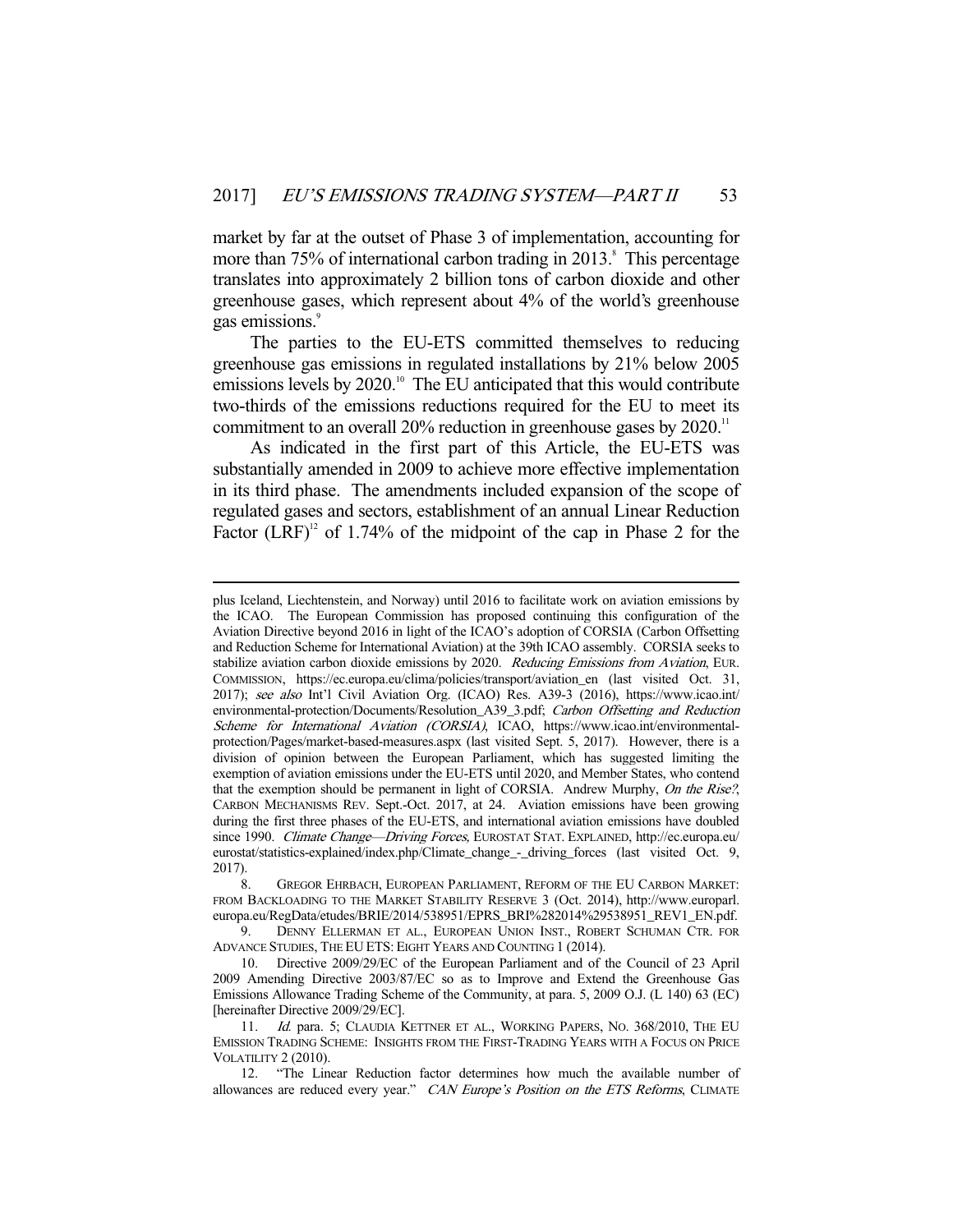number of emissions allowances,<sup>13</sup> establishment of a EU-wide allowance allocation to replace previous National Allocation Plans, and a steady reduction of the number of free allowances allocated to regulated entities.<sup>14</sup>

 Despite these efforts to strengthen the EU-ETS, however, Phase 3 began under extremely unpropitious circumstances, as a burgeoning surplus<sup>15</sup> of European Union Allowances (EUAs) depressed price signals.<sup>16</sup> The causes of this surplus included the "Great Recession" in Europe between 2003 and 2007, which may have depressed demand for allowances by 5% annually during this period;<sup>17</sup> the impact of other EU climate policies, such as renewable energy mandates; the use of credits from outside of the EU; and an infusion of allowances from sources such as the New Entrants Reserve.<sup>18</sup>

 At the outset of 2013, the estimated surplus of allowances reached approximately 2 billion, $19$  a figure equivalent to approximately a year of

-

 15. A surplus occurs in carbon markets when more allowances are issued than are being used by market participants. Zachmann, supra note 3, at 3.

 16. DALLAS BURTRAW ET AL., MISTRA INDIGO, A PRICE FLOOR SOLUTION TO THE ALLOWANCE SURPLUS IN THE EU ETS 4 (2013), http://economics.handels.gu.se/digitalAssets/ 1484/1484466\_price-floor-eu-ets.pdf.

17. *Id.* at 3. As a consequence of the economic downturn, "the total verified emissions of the facilities covered by the EU ETS decreased by 12 per cent between 2008 and 2012 . . . and remained persistently well below the cap . . . from 2009 onwards." GODEFROY GROSJEAN ET AL., MERCATOR RESEARCH INST. ON GLOB. COMMONS & CLIMATE CHANGE, AFTER MONETARY POLICY, CLIMATE POLICY: IS DELEGATION THE KEY TO EU ETS REFORM? 12 (2014), https://www. mcc-berlin.net/fileadmin/data/pdf/Publikationen/Grosjean\_et\_al\_2014\_Is\_Delegation\_the\_Key \_to\_EU\_ETS\_Reform\_May2014.pdf.

ACTION NETWORK EUR. (Mar. 21, 2016), http://www.caneurope.org/docman/emissions-tradingscheme/2828-ppt-can-europe-position-detailed-ets-reform-recommendations/file.

 <sup>13.</sup> The 1.74% LRF established in Phase 3 of EU-ETS implementation translates into approximately 38.3 million tons annually. INT'L CARBON ACTION P'SHIP, EMISSIONS TRADING WORLDWIDE: INTERNATIONAL CARBON ACTION PARTNERSHIP (ICAP) STATUS REPORT 2017, at 29 (2017), https://icapcarbonaction.com/en/?option=com\_attach&task=download&id=447.

 <sup>14.</sup> Burns, supra note 1, at 206-09.

<sup>18.</sup> GROSJEAN ET AL., *supra* note 17, at 12; KARSTEN NEUHOFF ET AL., DIW BERLIN, BANKING OF SURPLUS EMISSIONS ALLOWANCES: DOES THE VOLUME MATTER? 4 (2012), https:// www.diw.de/documents/publikationen/73/diw\_01.c.394484.de/dp1196.pdf. Article 10(a)(8) of the 2009 revised Emissions Trading Directive provided for the provision of up to 300 million allowances "to help stimulate the construction and operation of up to 12 commercial demonstration projects that aim at the environmentally safe capture and geological storage (CCS) of CO2 as well as demonstration projects of innovative renewable energy technologies, in the territory of the Union." Directive 2009/29/EC, supra note 10. This is denominated the New Entrant Reserve, or NER300. NER 300 Programme, EUR. COMMISSION, https://ec.europa.eu/ clima/policies/lowcarbon/ner300\_en (last visited Sept. 26, 2017).

<sup>19.</sup> European Comm'n, Commission Staff Working Document, Executive Summary of the Impact Assessment—Accompanying Document to the Proposal for a Decision of the European Parliament and of the Council Concerning the Establishment and Operation of a Market Stability Reserve for the Union Greenhouse Gas Emission Trading Scheme and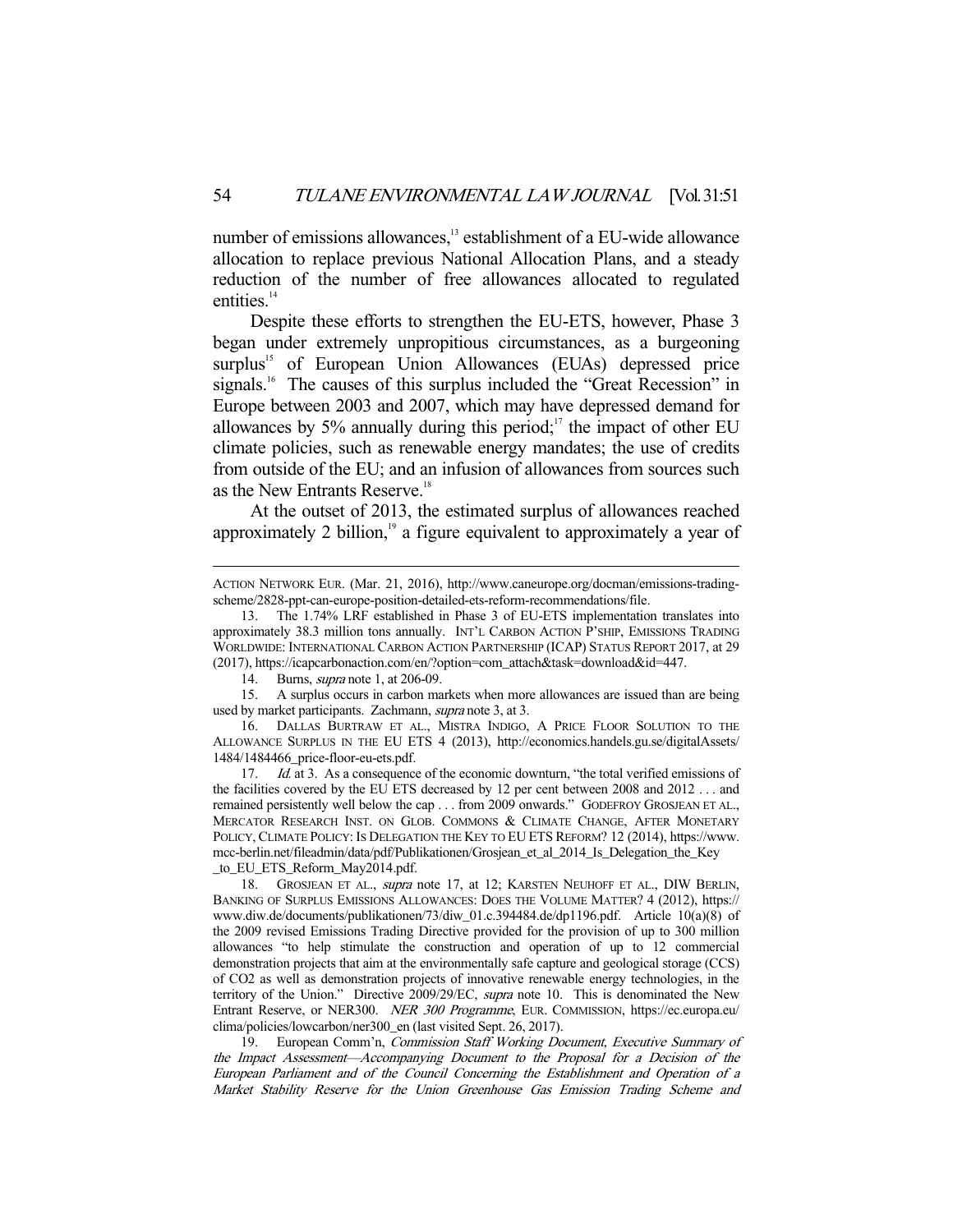emissions by Member States,<sup>20</sup> and double the 2011 surplus.<sup>21</sup> Indeed, the 2.039 billion allowances in 2013 was 2.88% greater than 2009 emissions in regulated sectors.<sup>22</sup>

 Moreover, the European Commission projected that the surplus would grow to 2.6 billion by 2020 and gradually decline to 2.1 billion allowances by  $2028<sup>23</sup>$ . This projected surplus would constitute a sizeable  $34\%$  increase above 2009 levels.<sup>24</sup> This surplus, in turn, exerted a serious downward pressure on prices. Indeed, while the Commission projected that allowance prices would rise to twenty-five euros by 2020 and thirtynine euros by 2030,<sup>25</sup> prices hovered at around five euros at the outset of Phase  $3^{26}$ 

 The decline in carbon prices associated with the glut in allowance prices could ensure that EU Member States would not have to take any additional abatement measures during Phase  $3<sup>27</sup>$ . This could reduce the dynamic efficiency of the EU-ETS as a market-based mechanism by creating a disincentive for investment in the coming years,<sup>28</sup> which in turn would lead to higher future costs for emissions reductions and a large

21. EHRBACH, *supra* note 8, at 3.

-

22. DAMIEN MORRIS & BRYONY WORTHINTON, SANDBAG, CAP OR TRAP?: HOW THE EU ETS RISKS LOCKING-IN CARBON EMISSIONS 53 (2010).

23. See SANDBAG, A TALE OF TWO SURPLUSES: MSR CANCELLATION OPTIONS FOR PHASE 4 2 (2017), https://sandbag.org.uk/wp-content/uploads/2017/05/A-tale-of-two-surpluses-May-2017-v2.pdf (surplus of EUAs could rise to over 2 billion tons into the 2030s under a "low emissions" scenario, i.e. coal plants closing more quickly than currently anticipated).

24. MORRIS & WORTHINGTON, *supra* note 22, at 22.

 26. WILLIAM ACWORTH, DIW BERLIN, CAN THE MARKET STABILITY RESERVE STABILISE THE EU ETS: COMMENTATORS HEDGE THEIR BETS 2 (2014), https://www.diw.de/documents/ publikationen/73/diw\_01.c.465929.de/diw\_roundup\_23\_en.pdf.

27. Nicolas Berghmans, Reforming the EU ETS: Give It Some Work!, Climate Brief, No. 28 (Feb. 2013), https://www.i4ce.org/wp-core/wp-content/uploads/2015/09/13-03-06- Climate-Brief-n%C2%B028\_Structural-Reform.pdf. Studies concluded that the surplus built up during Phase 2 would not be fully exhausted before 2025, at which point "internal abatement" could begin to transpire again. Jing Hu et al., Ex-Ante Evaluation of EU ETS During 2013-2030: EU-Internal Abatement, 77 ENERGY POL'Y 152, 158 (2015).

 28. The European Commission concluded that the surplus "is expected to continue to erode [the EU ETS's] role as a technology neutral, cost-effective and EU-wide driver for low carbon investment." Commission Communication from the Commission to the European Parliament, the Council, the European Economic and Social Committee and the Committee of the Regions—A Policy Framework for Climate and Energy in the Period from 2020 to 2030, at 8, COM (2014) 15 final (Jan. 22, 2014).

Amending Directive 2003/87/EC, at 2, SWD (2014) 18 final (2014), http://eur-lex.europa.eu/ legal-content/EN/TXT/HTML/?uri=CELEX:52014SC0018&from=EN.

 <sup>20.</sup> CARBON MKT. WATCH, WHAT'S NEEDED TO FIX THE EU'S CARBON MARKET: RECOMMENDATIONS FOR THE MARKET STABILITY RESERVE AND FUTURE ETS REFORM PROPOSALS 3 (2014).

<sup>25.</sup> Directorate-General for Energy, EU Energy Trends to 2030-Update 2009, at 18 (Aug. 4, 2010), https://ec.europa.eu/energy/sites/ener/files/documents/trends\_to\_2030\_update\_ 2009.pdf.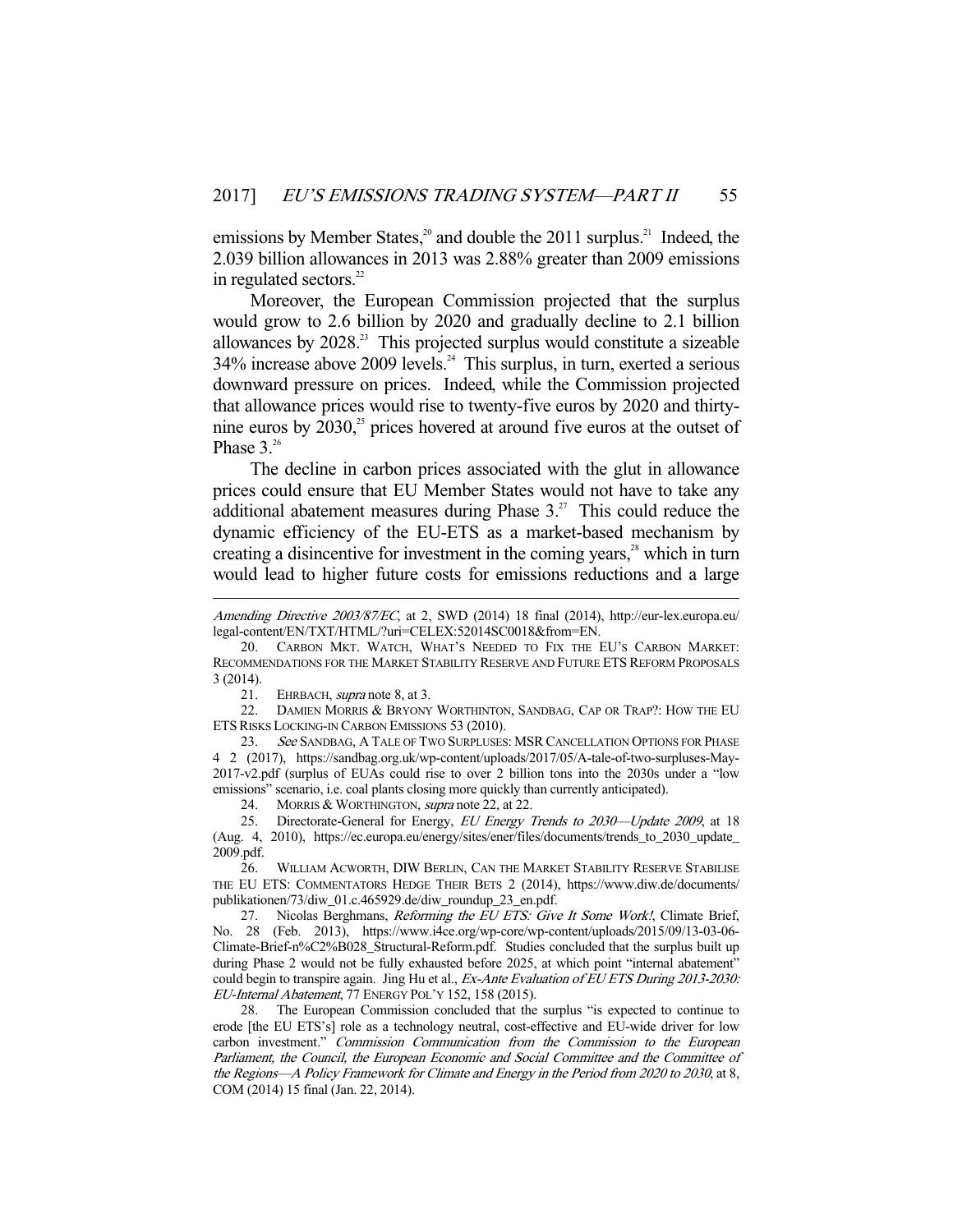concentration of investments during a short time span.<sup>29</sup> Moreover, depressed carbon prices in the short to medium term associated with a glut of allowances could result in continued investments in carbonintensive capital stock. Indeed, there was foreboding evidence in 2012 and 2013 of industrial facilities in the EU shifting from natural gas to coal for electricity production.<sup>30</sup> Low allowance prices have discouraged investment in energy efficiency measures.<sup>31</sup>

 The EU sought to counter these foreboding trends by implementing two policies: emissions backloading and the Market Stability Reserve (MSR).

# B. Reform Measures in Phase 3

# 1. Emissions Backloading

 The European Commission released a memorandum in November 2012 in which it acknowledged that the European carbon market faced a burgeoning surplus of allowances in Phase  $3<sup>32</sup>$  Moreover, it contended that this surplus, largely precipitated by the economic crisis in Europe earlier in the decade, would be exacerbated by the large increase in the supply of allowances between the transition from Phase 2 to Phase 3, which was attributable to a variety of factors including the inclusion of new sectors and gases in the EU-ETS.<sup>33</sup> The Commission expressed the need to implement a mechanism that could help re-balance supply and demand of allowances as a means to increase market confidence in the EU-ETS.<sup>34</sup> Moreover, the Commission sought to avoid the fragmentation and reduction of transparency that might ensue if individual Member States enacted national or subnational climate instruments.<sup>35</sup>

 To address these concerns, the Commission proposed postponing the auction of 900 million EUAs over the course of three years during Phase 3 of EU-ETS implementation.<sup>36</sup> However, after months of highly

<sup>29.</sup> See EHRBACH, supra note 8, at 4; LARS ZETTERBERG ET AL., MISTRA INDIGO, EU ETS REFORM—ASSESSING THE MARKET STABILITY RESERVE 5 (2014).

<sup>30.</sup> EHRBACH, , supra note 8, at 5-6.

<sup>31.</sup> CARBON MKT. WATCH, supra note 20, at 3; Alex Scott, EU Carbon Emissions Trading Scheme in Freefall, CHEMICAL & ENGINEERING NEWS (Feb. 18, 2013), http://cen.acs.org/ articles/91/i7/EU-Carbon-Emissions-Trading-Scheme.html.

 <sup>32.</sup> European Commission Memo/12/861, Q&A Emissions Trading: Commission Outlines Two-Step Process To Reform the European Carbon Market § 1 (Nov. 14, 2012), http://europa.eu/rapid/press-release\_MEMO-12-861\_en.htm

 <sup>33.</sup> Id. § 2.

 <sup>34.</sup> Id. § 17.

 <sup>35.</sup> Id.

 <sup>36.</sup> Id. § 3.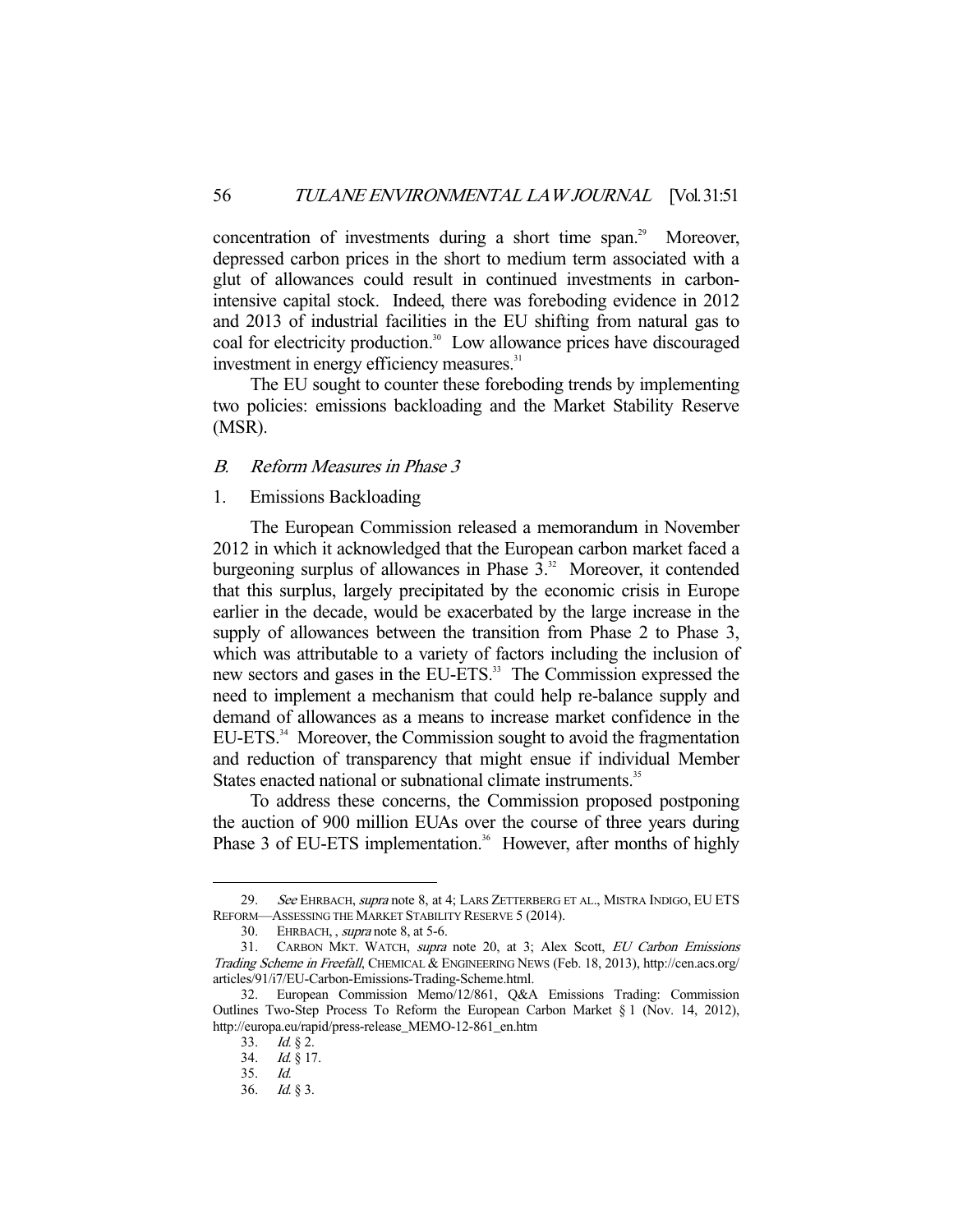contentious debate and substantial lobbying against the proposal by the industry,<sup>37</sup> the European Parliament rejected the Commission's proposal by nineteen votes in April 2013.<sup>38</sup> The Parliament's rejection of the Commission's proposal left the EU-ETS market in shambles, as allowance prices plunged to a low of  $2.63$  euros per ton,<sup>39</sup> a  $50\%$  drop from  $2012<sup>{40}</sup>$  However, the proposal lived to fight another day, as the Parliament sent it back to its environment committee for further debate.<sup>41</sup> The Parliament adopted the proposal in December of that year, $42$  and the Council adopted the proposal soon thereafter.<sup>43</sup>

The so-called "backloading" Directive of 2013<sup>44</sup> was adopted as an amendment to the EU's Auctioning Regulation.<sup>45</sup> The Directive provides for a one-time postponement of the auctioning of 900 million allowances over the course of three years: 400 million allowances in 2014, 300 million in 2015, and 200 million in  $2016<sup>46</sup>$  It was contemplated that 300 million of these allowances would be returned to the auction market in 2019, and the remaining 600 million that had been "backloaded" would be returned to the market in  $2020$ .<sup>47</sup>

<sup>37.</sup> Arthur Neslen, Barroso Urged To Take a Stand on EU Carbon Market Fix, EURACTIV (Apr. 26, 2013), http://www.euractiv.com/section/climate-environment/news/barrosourged-to-take-a-stand-on-eu-carbon-market-fix/.

<sup>38.</sup> Ben Garside & Barbara Lewis, EU Parliament Rejects Carbon Market Rescue Fix, REUTERS (Apr. 16, 2013), http://www.reuters.com/article/us-eu-ets-vote/eu-parliament-rejectscarbon-market-rescue-fix-idUSBRE93F0NT20130416.

 <sup>39.</sup> Id.

<sup>40.</sup> Alessandro Vitelli & Nicholas Brautlecht, EU Carbon Posts Biggest Weekly Gain as Merkel Urges Surplus Fix, BLOOMBERG (May 3, 2013), https://www.bloomberg.com/news/ articles/2013-05-03/carbon-soars-to-2-week-high-as-merkel-urges-work-on-surplus-fix.

 <sup>41.</sup> ETS, RIP?, ECONOMIST (Apr. 20, 2013), https://www.economist.com/news/financeand-economics/21576388-failure-reform-europes-carbon-market-will-reverberate-round-worldets.

<sup>42.</sup> European Parliament Votes To Cut Carbon Permit Supply, REUTERS (Dec. 10, 2013), http://www.reuters.com/article/eu-parliament-carbon/update-2-european-parliament-votes-to-cutcarbon-permit-supply-idUSL6N0JP2AT20131210.

 <sup>43.</sup> 2012/0202(COD) Greenhouse Gas Emission Allowance Trading: Timing of Auctions, EUR. PARLIAMENT/LEGIS. OBSERVATORY, http://www.europarl.europa.eu/oeil/popups/ ficheprocedure.do?lang=en&reference=2012/0202%28COD%29 (last visited Sept. 6, 2017).

 <sup>44.</sup> Decision No. 1359/2013/EU of the European Parliament and of the Council of 17 December 2013 Amending Directive 2003/87/EC Clarifying Provisions on the Timing of Auctions of Greenhouse Gas Allowances, 2013 O.J. (L 342/1).

 <sup>45.</sup> Commission Regulation (EU) No 176/2014 of 25 February 2014 Amending Regulation (EU) No 1031/2010 in Particular To Determine the Volumes of Greenhouse Gas Emission Allowances To Be Auctioned in 2013-20, 2014 O.J. (L56/11).

 <sup>46.</sup> Id.

 <sup>47.</sup> Id. at 3.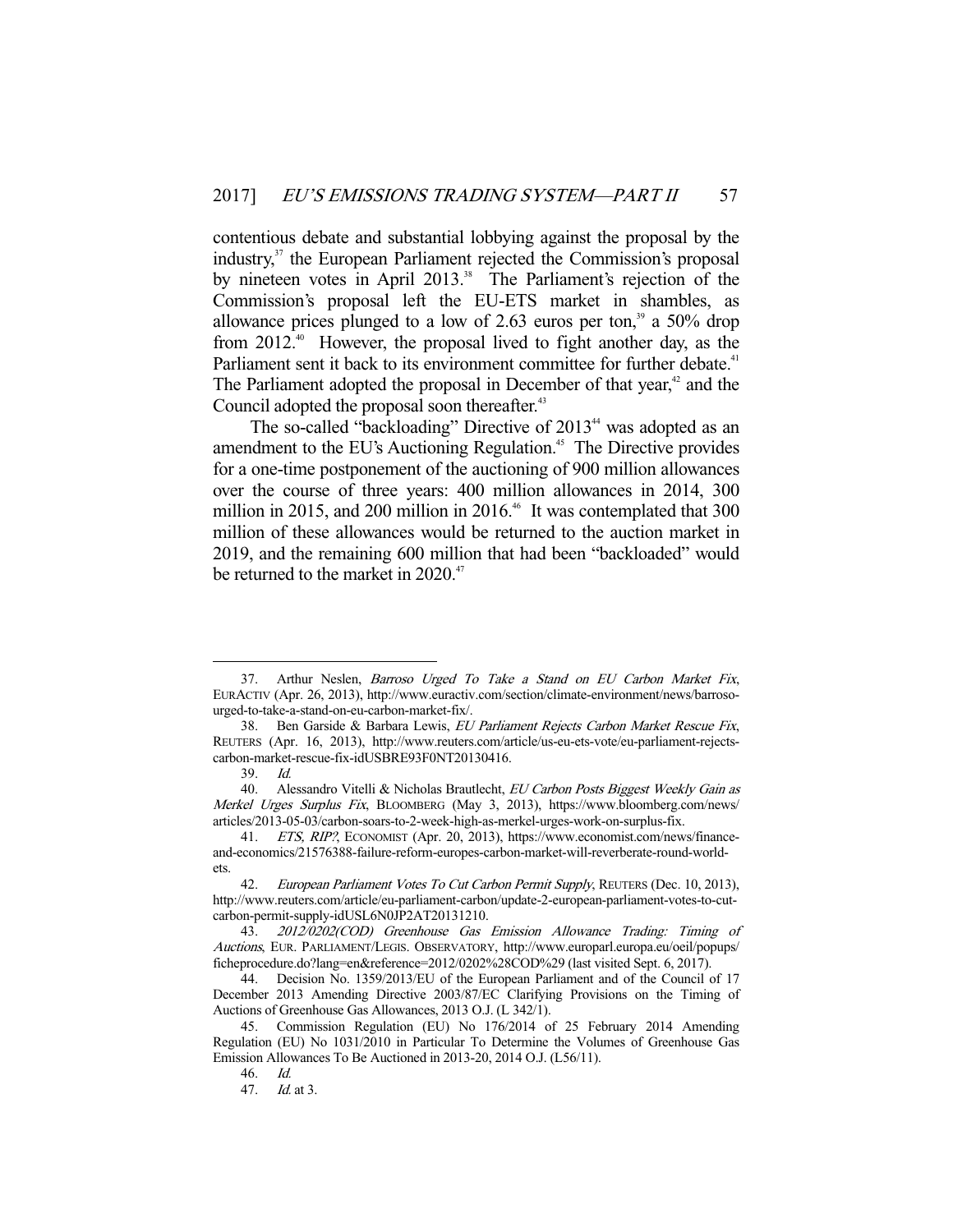The adoption of the backloading allowance initially raised prices modestly in the short term<sup>48</sup> and contributed to a decline in allowance surpluses in the past few years.<sup>49</sup> However, as many analysts predicted, the relatively modest number of backloaded allowances, $50$  which were slated to return to the market at the end of the Phase 3, virtually ensured that prices would remain depressed for at least another decade.<sup>51</sup>

#### 2. The Market Stability Reserve

-

 In recommending the adoption of the backloading proposal, the Commission emphasized that "only deployment of a structural measure" could effectively address the oversupply of allowances in the EU-ETS carbon market. The Commission contended that the structural measure was critical to ensure the kind of investor certainty that could drive

<sup>48.</sup> Silvio Marcacci, EU Parliament Approaches Backloading Fix to Cap and Trade Market, CLEAN TECHNICA (July 3, 2013), https://cleantechnica.com/2013/07/03/eu-parliamentapproves-backloading-fix-to-cap-and-trade-market/.

<sup>49.</sup> MARCU ET AL., *supra* note 2, at 29 ("The surplus has peaked at more than 2.1 billion EUAs in 2013 and reached 1.45 billion EUAs at the end of 2016.").

 <sup>50.</sup> A number of experts had suggested backloading of a much higher number of allowances in the range of 1.2-2.6 billion allowances to substantially increase allowance prices. See EU ETS at a Crossroads: Recalibrating an Oversupplied Market To Spur Investments and Innovation, CLIMATE ACTION NETWORK EUR. (Jan. 24, 2013), http://www.caneurope.org/ publications/reports-and-briefings/465-eu-ets-at-a-crossroads (suggesting the postponement of 1.2 billion allowances); SANDBAG, RESPONSE TO THE PUBLIC CONSULTATION ON THE EU ETS BACKLOADING PROPOSAL (2013) (backloading 2.2 billion allowances "equivalent to the absolute difference between 2008-2020 BAU emissions as projected in the 2008 impact assessment and 2008-2020 BAU emissions as expected today"); European Comm'n, Commission Staff Working Document Impact Assessment Accompanying the Document Commission Regulation (EU) No 176/2014 of 25 February 2014 Amending Regulation (EU) No 1031/2010 in Particular To Determine the Volumes of Greenhouse Gas Emission Allowances To Be Auctioned in 2013- <sup>2020</sup>, at 9, SWD (2014) 50 final (Feb. 25, 2014), http://ec.europa.eu/smart-regulation/impact/ ia\_carried\_out/docs/ia\_2014/swd\_2014\_0050\_en.pdf (SSE Plc proposed postponement of auctioning of 2.6 billion allowances). The Commission analyzed the impact of backloading 400 million, 900 million, and 1.2 billion allowances. It ultimately rejected the 1.2 billion allowance option, contending that it would potentially exert high pressure on prices in the early stages of Third Phase implementation of the EU-ETS, as well as a corresponding drop in prices later in the Third Phase. It argued that backloading 900 million allowances would have a more "proportional impact," better balancing supply and demand, resulting in a more gradual build-up of the structural surplus of allowances, which would reduce the risk of market price volatility in the transition between the Second and Third phases. European Commission Memo/12/861, supra note 32, § 5.

 <sup>51.</sup> CARBON MKT. WATCH, supra note 20, at 5; PBL NETH. ENVTL. ASSESSMENT AGENCY, EVALUATION OF THE EUROPEAN COMMISSION'S PROPOSAL TO SET ASIDE EMISSION ALLOWANCES 7 (2012); European Comm'n, Commission Staff Working Document, Impact Assessment Accompanying the Document Proposal for a Decision of the European Parliament and of the Council Concerning the Establishment and Operation of a Market Stability Reserve for the Union Greenhouse Gas Emission Trading Scheme and Amending Directive 2003/87/EC, SWD (2014) 18 final (Jan. 22, 2014), http://www.ipex.eu/IPEXL-WEB/dossier/files/download/082dbcc54314 a3a30143bef8bd221ca3.do.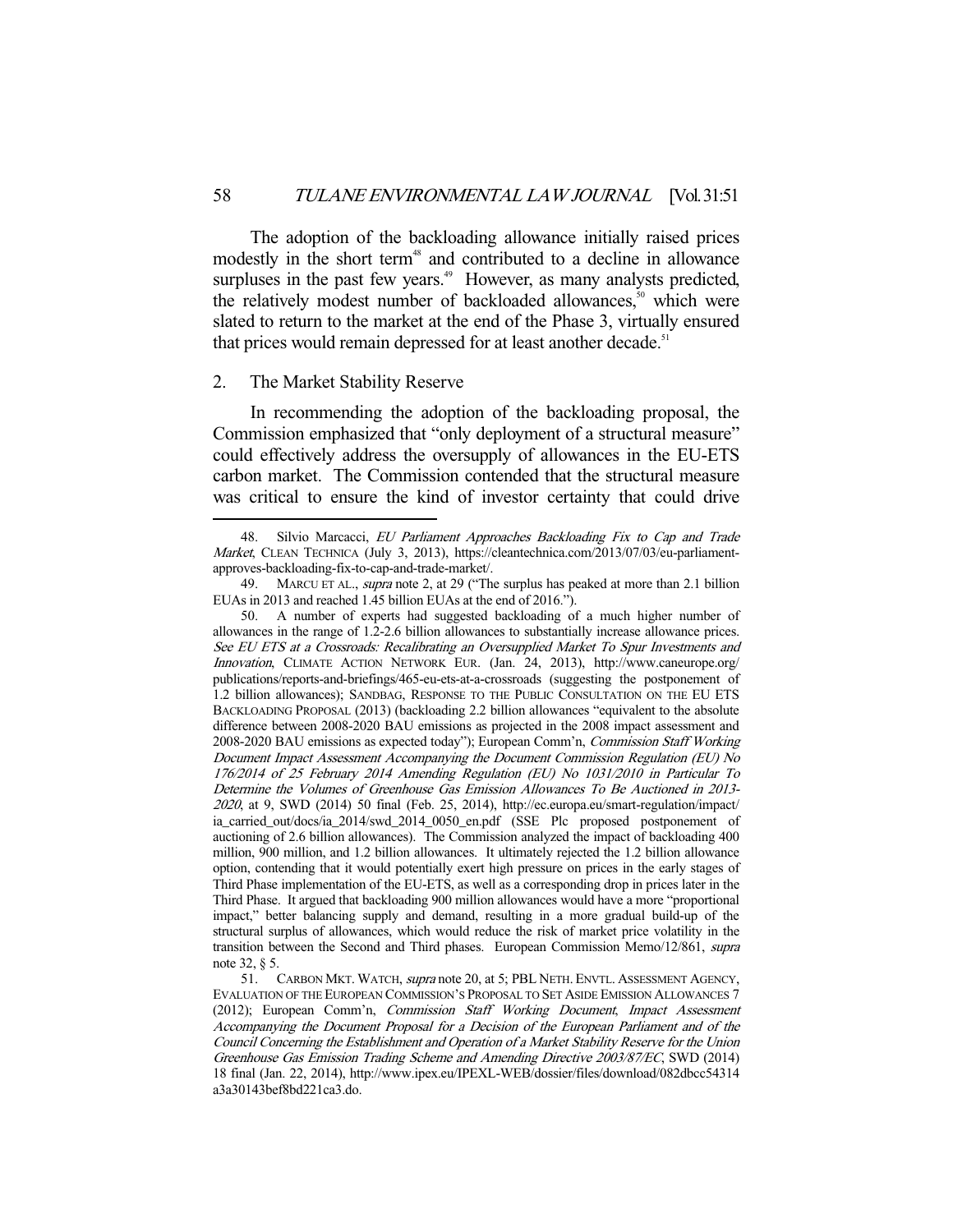efficient long-term investments to effectuate de-carbonization.<sup>52</sup> Thus, in conjunction with the release of a framework for climate and energy policy in 2030,<sup>53</sup> the European Commission put forward a legislative proposal in January 2014 to introduce such a structural mechanism, denominated as the Market Stability Reserve (MSR). The MSR was ultimately adopted in  $2015.^{54}$ 

 The overarching purpose of the MSR is to serve as a "market thermostat," automatically adjusting the quantity and supply of emissions allowances, and thus, indirectly, carbon prices in the EU.<sup>55</sup> It reflects the recognition that while in "natural markets" supply reacts to changes in demand, in the EU-ETS supply is "fixed through the EU Directive . . . independent of whether the assumptions made when the auction schedule was set, including economic projections, are still true, or whether [the Commission is] seeing significant deviations during the trading period."<sup>56</sup>

 The MSR seeks to address excess liquidity engendered by the structure of the system by constraining the total surplus of allowances within a pre-defined range of 400 million to 833 million allowances.<sup>57</sup> Moreover, the Commission believed that the MSR would help to restore the functioning of the carbon market in the short term and beyond, and engender greater investor certainty by increasing the resilience of the EU-ETS against unanticipated and sudden future demand shocks in the future.<sup>58</sup>

 Under the MSR, where there is a relatively glutted carbon market with more than 833 million allowances in circulation, 12% of allowances are withdrawn annually and placed in reserve.<sup>59</sup> Conversely, in relatively

<sup>52.</sup> European Commission Memo/12/861, *supra* note 32, § 17.

 <sup>53.</sup> European Commission Proposal for a Directive of the European Parliament and of the Council Amending Directive 2003/87/EC To Enhance Cost-Effective Emission Reductions and Low Carbon Investments, COM (2015) 337 final (July 15, 2015) [hereinafter Emission Reductions].

 <sup>54.</sup> 2014/0011(COD) Union Greenhouse Gas Emission Trading Scheme: Establishment and Operation of a Market Stability Reserve, EUR. PARLIAMENT/LEGIS. OBSERVATORY, http://www.europarl.europa.eu/oeil/popups/ficheprocedure.do?reference=2014/0011%28COD% 29&l=en (last visited Sept. 6, 2017).

<sup>55.</sup> Torbjørg Jevnaker & Jørgen Wettestad, Ratcheting Up Carbon Trade: The Politics of Reforming EU Emissions Trading, 17 GLOBAL ENVTL. POL. 105, 106 (2017).

 <sup>56.</sup> ANDREI MARCU, THE MARKET STABILITY RESERVE IN PERSPECTIVE 5 (2014).

 <sup>57.</sup> OTTMAR EDENHOFER ET AL., EUROPEAN COUNCIL OF ACADS. OF APPLIED SCIS., TECHNS. & ENG'G, REFORM OPTIONS FOR THE EUROPEAN EMISSIONS TRADING SYSTEM (EU ETS) 20 (2014).

 <sup>58.</sup> Decision (EU) 2015/1814 of the European Parliament and of the Council of 6 October 2015 Concerning the Establishment and Operation of a Market Stability Reserve for the Union Greenhouse Gas Emission Trading Scheme and Amending Directive 2003/87/EC, paras. 4-5, 2015 O.J.(L264/1-2) [hereinafter Decision (EU) 2015/1814].

 <sup>59.</sup> Id. para. 5.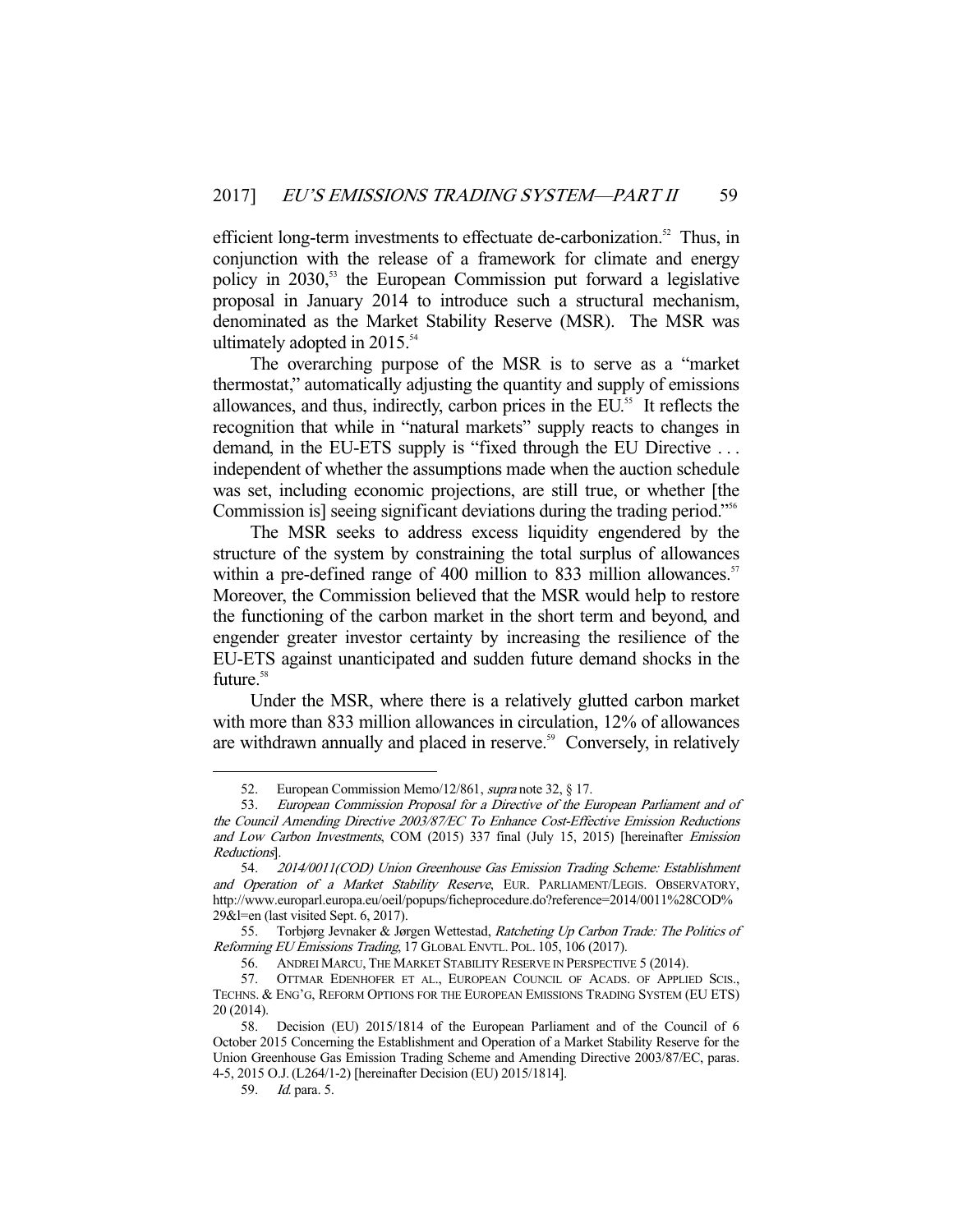tight markets with less than 400 million allowances in circulation, the MSR requires removal of 100 million allowances from the reserve and adding them to the auction for the current year. $60$  Trotignon and others have portrayed this as an "asymmetric mechanism" because allowances in the current environment will likely be removed easily but injected sparsely.<sup>61</sup> The MSR also addresses the concern of many analysts that reinjection of the 900 million backloaded allowances into the system at the end of Phase 3 would simply depress carbon prices again.<sup>62</sup> The MSR instead provides for placing these allowances in the reserve.<sup>63</sup>

 The Commission's original proposal provided for the MSR to start at the outset of Phase 4 of EU-ETS implementation in 2021. The Commission contended that delaying implementation would preserve legislative certainty during Phase 3 and provide market participants with adequate time to prepare for the new system.<sup>64</sup> However, in the face of calls by some EU Member States for earlier start dates ranging from  $2017-2019$ ,<sup>65</sup> it was ultimately decided to launch the MSR in  $2018^{66}$  and to begin placing allowances in the reserve in January 2019.<sup>67</sup> The MSR decision also required the Commission to monitor the reserve, with an initial review within three years of the start of its operation, and at fiveyear intervals thereafter. The Commission can submit proposals to the European Parliament and Council on the basis of these reviews to adjust, inter alia, the number of allowances placed in the reserve, the number of

 <sup>60.</sup> Id. para. 6. The MSR also seeks to address the concern about excessive price fluctuations reflected in Article 29a of the EU-ETS, i.e., if, for more than six consecutive months, the allowance price is more than three times the average EUA price during the two preceding years. Under such circumstances, the MSR mandates that 100 million allowances will be released from the reserve and added to the volume of allowances to be auctioned. Where fewer than 100 million allowances are in the reserve, all allowances in the reserve shall be released. Id. para. 7.

 <sup>61.</sup> Raphael Trotignon, Frédéric Gonand & Christian de Perthuis, EU ETS Reform in the Climate-Energy Package 2030: First Lessons from the ZEPHYR Model, at 2, CLIMATE ECON. CHAIR (Jan. 20, 2014), https://www.chaireeconomieduclimat.org/wp-content/uploads/2015/10/ 14-03-07-Policy-Brief-2014-01-EN-v2.pdf.

<sup>62.</sup> Susanna Williams, Make CO2 Backloading Permanent, Says MEP, ENDS EUR. (Nov. 18, 2014), https://www.endseurope.com/article/37767/make-co2-backloading-permanentsays-mep.

 <sup>63.</sup> Decision (EU) 2015/1814, supra note 58, para. 8.

<sup>64.</sup> EHRBACH, supra note 8, at 7.

 <sup>65.</sup> Legislative Train Schedule: Resilient Energy Union with a Climate Change Policy, EUR. PARLIAMENT, http://www.europarl.europa.eu/legislative-train/theme-resilient-energy-unionwith-a-climate-change-policy/file-market-stability-reserve-for-the-eu-ets (last updated Nov. 20, 2017).

 <sup>66.</sup> Decision (EU) 2015/1814, supra note 58, para. 5.

 <sup>67.</sup> Id. para. 1.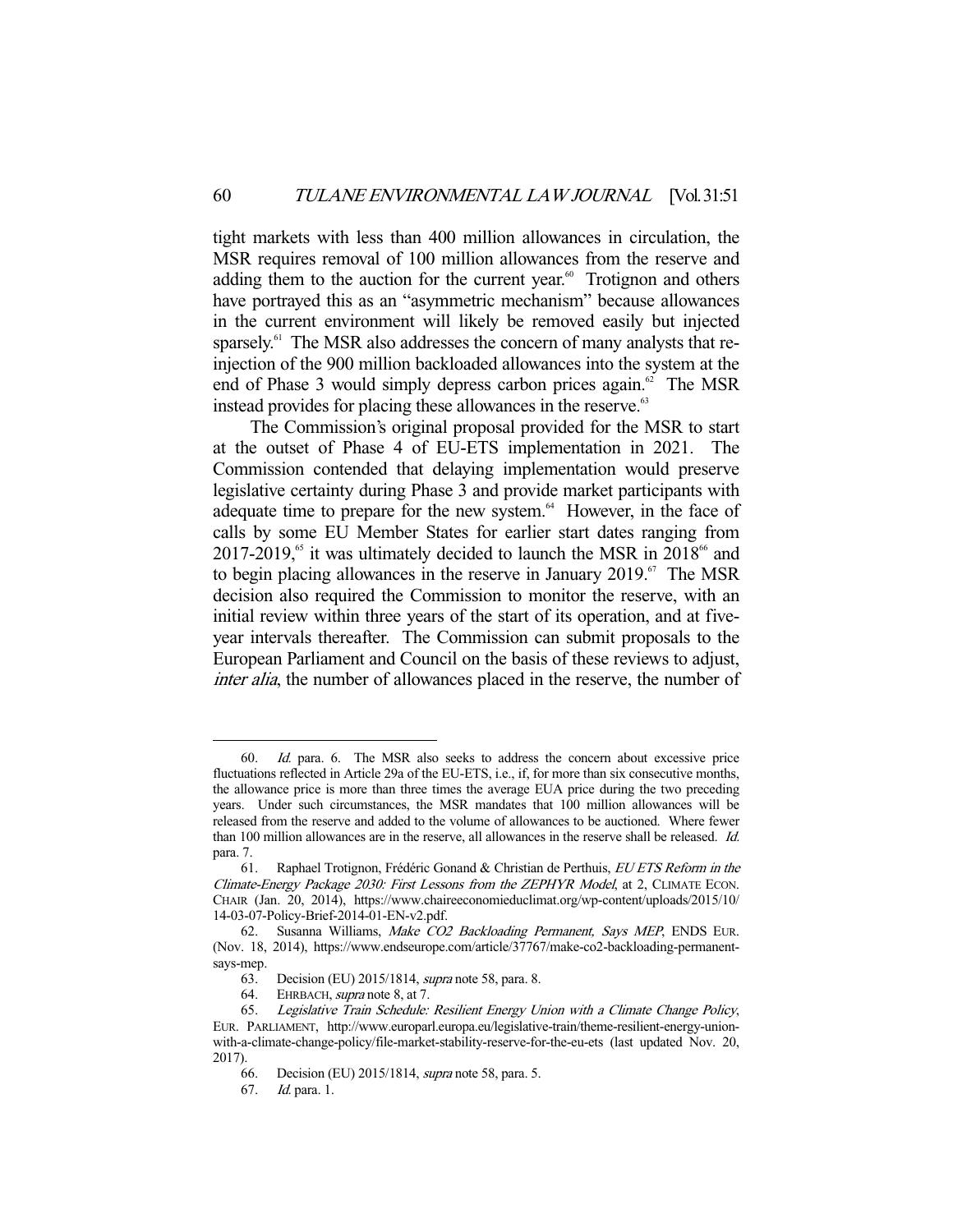allowances released from the reserve, and the numerical threshold value for the total number of allowances in circulation.<sup>68</sup>

 However, the MSR's prospective effectiveness is highly contested. It is unclear if the upper and lower ranges of the surplus band in the reserve will effectively address plummeting carbon prices in the EU,<sup>69</sup> a fact conceded by the Commission itself.<sup>70</sup> One analyst concluded that the MSR was a "strong outcome" that would raise the EU-ETS carbon price to twenty euros per ton by 2020, and ultimately to forty euros per ton by  $2030$ .<sup>71</sup> Another study projected that prices could rise even higher under a scenario where market participants choose to reduce emissions early and bank a high quantity of allowances, to fifty euros per ton at the outset of Phase  $4.^{72}$ 

 Conversely, a number of other analyses have concluded that the MSR may have little impact on market prices for allowances. For example, Desai and others contended that its impact would be "marginal" and "limited" in the long run.<sup>73</sup> Similarly, members of the emission market task force of the European Federation of Energy Traders projected that the median price of allowances might rise modestly to somewhere between 8.25 and ten euros at the beginning of Phase 4 of EU-ETS implementation.<sup>74</sup>

 <sup>68.</sup> Id. para. 3.

<sup>69.</sup> EDENHOFER ET AL., *supra* note 57, at 22.

<sup>70.</sup> European Comm'n, *supra* note 19, at 10.

<sup>71.</sup> Sonja van Renssen, Historic Deals in Brussels: EU Decides the Future of Its Carbon Market, ENERGY POST (May 6, 2015), http://energypost.eu/historic-deal-brussels-eu-decidesfuture-carbon-market/.

<sup>72.</sup> Trotignon et al., *supra* note 61, at 4; see also P. Capros et al., E<sup>3</sup>M-Lab, *Development* and Evaluation of Long-Term Scenarios for a Balanced European Climate and Energy Policy Until 2030, BUNDESMINISTERIUMS FÜR WIRTSCHAFT UND ENERGIE 3, https://www.bmwi.de/ Redaktion/EN/Downloads/shortpaper-uni-athen.pdf?\_\_blob=publicationFile&v=2 (last visited Dec. 10, 2017) (MSR "could increase overall predictability and consistency of instruments, thus succeeding to stabilize the ETS market and delivering continued and balanced carbon price signals  $\dots$ ").

 <sup>73.</sup> Zuheir Desai, Emilie Alberola & Nicolas Berghmans, Introducing Short Term Flexibility in the EU ETS To Assure Its Long-Term Credibility: A Multi-Criteria Analysis of Policy Options, 45 CLIMATE REP. (CDC Climat Research, Paris, Fr.) July 2014, at 3, 45, http://www.cdcclimat.com/IMG/pdf/14-07\_cdc\_climat\_report\_no45\_\_multicritieria\_analysis\_on \_eu\_ets\_reforms.pdf. The authors argue that the impact of the MSR would be de minimis because "the annual amount of allowances 'in circulation' should be within the 400-800 Mt range by 2030," and "if the consistency of policies sufficiently limit their potential overlap with the EU ETS' CO2 objective upstream and, in the absence of unanticipated external shocks, the role of the reserve will remain marginal." Id. at 4.

<sup>74.</sup> Matthew Carr, Polluting Is Getting Expensive in Europe Again: Carbon & Climate, BLOOMBERG (Dec. 18, 2014), https://www.bloomberg.com/news/articles/2014-12-19/pollutingis-getting-expensive-in-europe-again-carbon-climate. For an array of expert opinions on the likely impact of the MSR, see ACWORTH, supra note 26.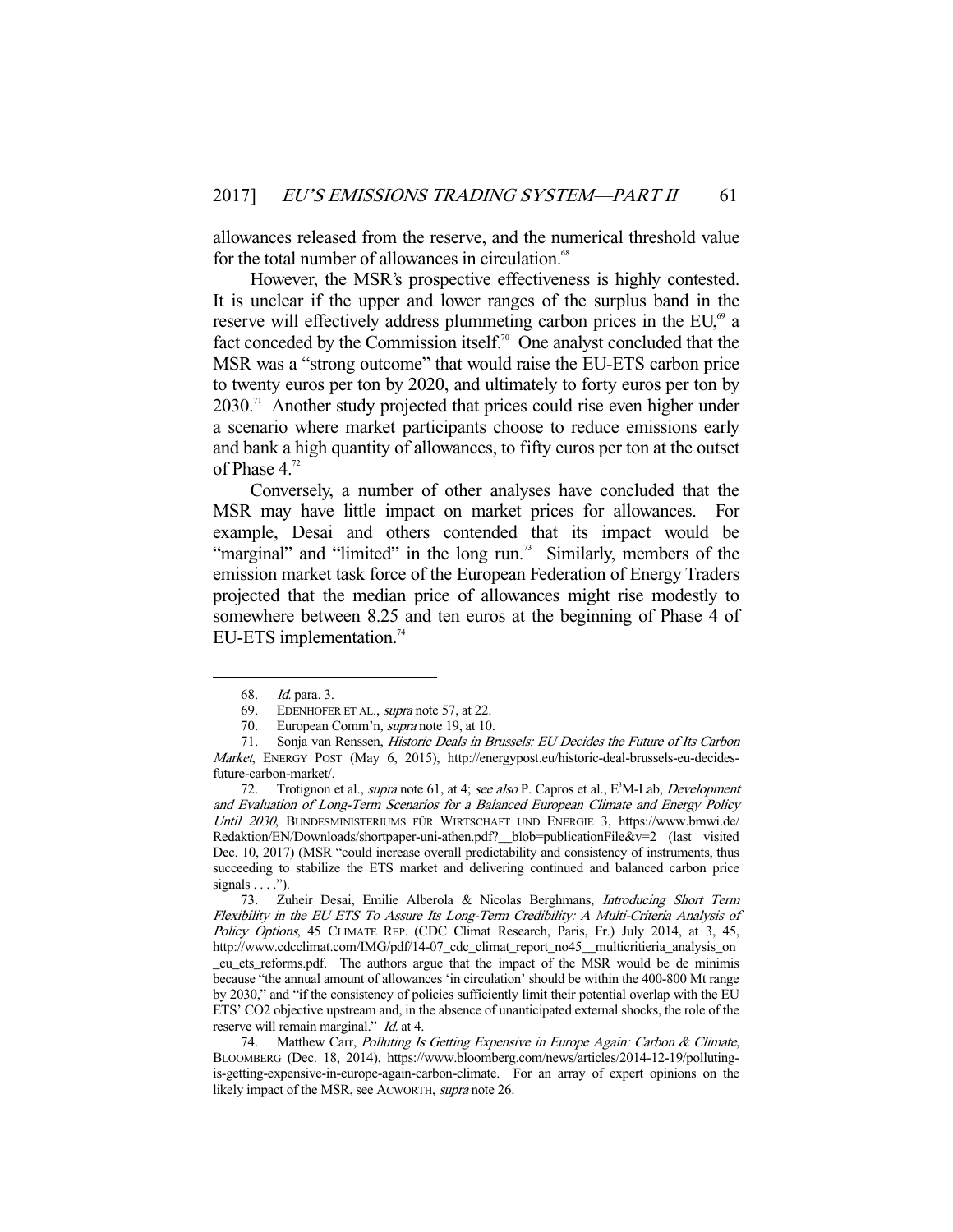Moreover, pre-implementation signals may not ultimately bode well for the impact of the MSR. Many business associations appear largely indifferent to the MSR in terms of research and development investments in low-carbon technologies.<sup>75</sup> Also, while the passage of the MSR resulted in an immediate price increase in allowances, prices once again dropped to around five euros by  $2016<sup>76</sup>$  and currently remain below seven euros.<sup>77</sup>

 Structurally, the MSR may also be ill-designed to address the maladies currently facing the EU-ETS. Substantial concerns have been raised regarding the temporality of the mechanism. Because the MSR is triggered by observed data, it ensures that infusion or withdrawal of allowances will only occur after a two-year lag.<sup>78</sup> This delay could both denude the effectiveness of the instrument and potentially increase price volatility.<sup>79</sup> Moreover, while the MSR provides more flexibility to respond to factors that may create price shocks, such as economic downturns, it may not effectively address the core problems that have generated the current surplus; as a result, these problems are likely to persist through most of Phase  $3.^{80}$  Finally, it is quite unclear if the MSR can address some of the most momentous events that have shaken the foundation of the EU-ETS in the past. As Acworth observes, the MSR is not designed to respond to "a range of possible unknowns" that might profoundly affect the carbon markets, for example, the European economic recession of 2011 and 2012.<sup>81</sup>

# C. Looking Forward to Phase 4 of the EU-ETS

Phase 4 is slated to begin in 2021 and run until 2030.<sup>82</sup> Absent new EU legislation in the interim, Phase 4 will be subject to the same rules as

<sup>75.</sup> Brigitte Knopf & Ottmar Edenhofer, Save the EU Emissions Trading Scheme: Set a Price Band, ENERGY POST (Oct. 21, 2014), http://energypost.eu/eu-emissions-trading-schemecan-saved-price-band/.

 <sup>76.</sup> Jevnaker & Wettestad, supra note 55, at 119.

 <sup>77.</sup> CARBON PULSE: EU ETS, https://carbon-pulse.com/category/eu-ets/ (last visited Sept. 27, 2017).

 <sup>78.</sup> STEPHEN WOODHOUSE & SIMON HENRY, PÖYRY, ASSESSMENT OF THE ALLOWANCE SUPPLY ADJUSTMENT MECHANISM 1 (June 2013), http://www.poyry.co.uk/sites/www.poyry.co. uk/files/media/related\_material/assessment-of-the-allowance-supply-adjustment-mechanism.pdf; EDENHOFER ET AL., supra note 57, at 21.

<sup>79.</sup> ACWORTH, supra note 26, at 4. For the proposition that the MSR could exacerbate the already serious market volatility of the EU-ETS, see also Trotignon et al., supra note 61, at 4. See also EHRBACH, supra note 8, at 7.

 <sup>80.</sup> ACWORTH, supra note 26, at 4.

 <sup>81.</sup> Id. at 5.

<sup>82.</sup> Climate Action: Revision for Phase 4 (2021-2030), EUR. COMMISSION, https://ec. europa.eu/clima/policies/ets/revision\_en (last visited Sept. 26, 2017).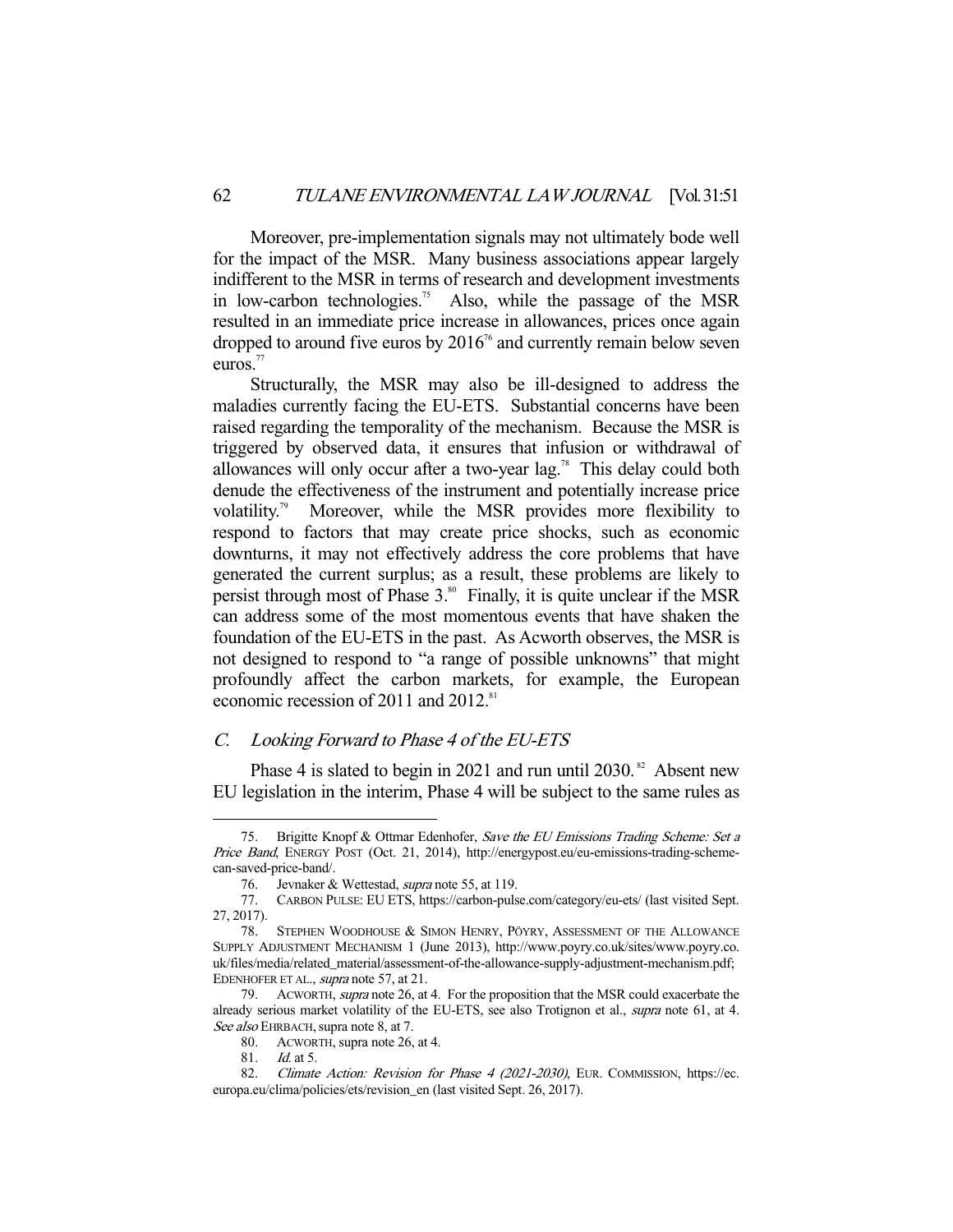Phase 3.<sup>83</sup> However, in the early stages of Phase 3, both the Council and Commission recognized the need to strengthen the climate policymaking framework in the EU to meet its long-term objectives, $s<sup>84</sup>$  including its obligations under the Paris Agreement.

 In 2014, the European Council agreed to a 2030 Climate and Energy Policy Framework (Framework) for the EU.<sup>85</sup> The Council endorsed a binding EU target of at least a 40% reduction in greenhouse gas emissions by 2030 compared to 1990 levels.<sup>86</sup> The Framework calls for the EU-ETS sector to effectuate 43% reductions in emissions and 30% reductions in non-ETS sectors by 2030 compared to 2005 levels.<sup>87</sup>

 Recognizing that a well-functioning EU-ETS will be the primary instrument to meet the EU's emissions reduction objectives, the Framework outlined several changes, including the following:

- (1) To ensure that the EU-ETS can meet the goal of a 43% reduction in emissions by 2030, the annual Linear Reduction Factor (LRF) was increased from  $1.74\%$  to  $2.2\%$  from 2021 onwards,<sup>88</sup> equivalent to an additional emissions reduction of 556 tons between 2020 and  $2030$ ;<sup>89</sup>
- (2) The New Entrant Reserve of the EU-ETS, established to help drive development of carbon capture and storage and renewable energy projects,<sup>90</sup> will be renewed. The initial endowment of EUAs is slated to be increased to 400 million, and the scope of eligible projects expanded to encompass low-carbon innovation in industrial sectors;<sup>91</sup>
- (3) A new reserve of 2% of EU-ETS allowances will be set aside to investment needs in Member States with gross domestic product (GDP) per capita  $60\%$  below the EU average.<sup>92</sup>

<sup>83.</sup> EHRBACH, *supra* note 8, at 3.

 <sup>84.</sup> The Union has stated that it aims to reduce its emissions 80%-95% from 1990 levels by 2050. Emission Reductions, supra note 53, at 2; EU Climate Action, EUR. COMMISSION, https://ec.europa.eu/clima/citizens/eu\_en (last visited Sept. 26, 2017);.

 <sup>85.</sup> EUROPEAN COUNCIL, 2030 CLIMATE AND ENERGY POLICY FRAMEWORK, EUCO 169/14 (2014).

 <sup>86.</sup> Id. para. 2.

 <sup>87.</sup> Id. para. 2.1.

 <sup>88.</sup> Id. para. 2.3.

 <sup>89.</sup> Tackling Climate Change: Reform of the EU Emissions Trading Scheme, EUR. COUNCIL, http://www.consilium.europa.eu/en/policies/climate-change/reform-eu-ets/ (last visited Sept. 26, 2017).

<sup>90.</sup> See supra text accompanying note 18.

<sup>91.</sup> EUROPEAN COUNCIL, supra note 85, para. 2.6.

 <sup>92.</sup> Id. para. 2.7.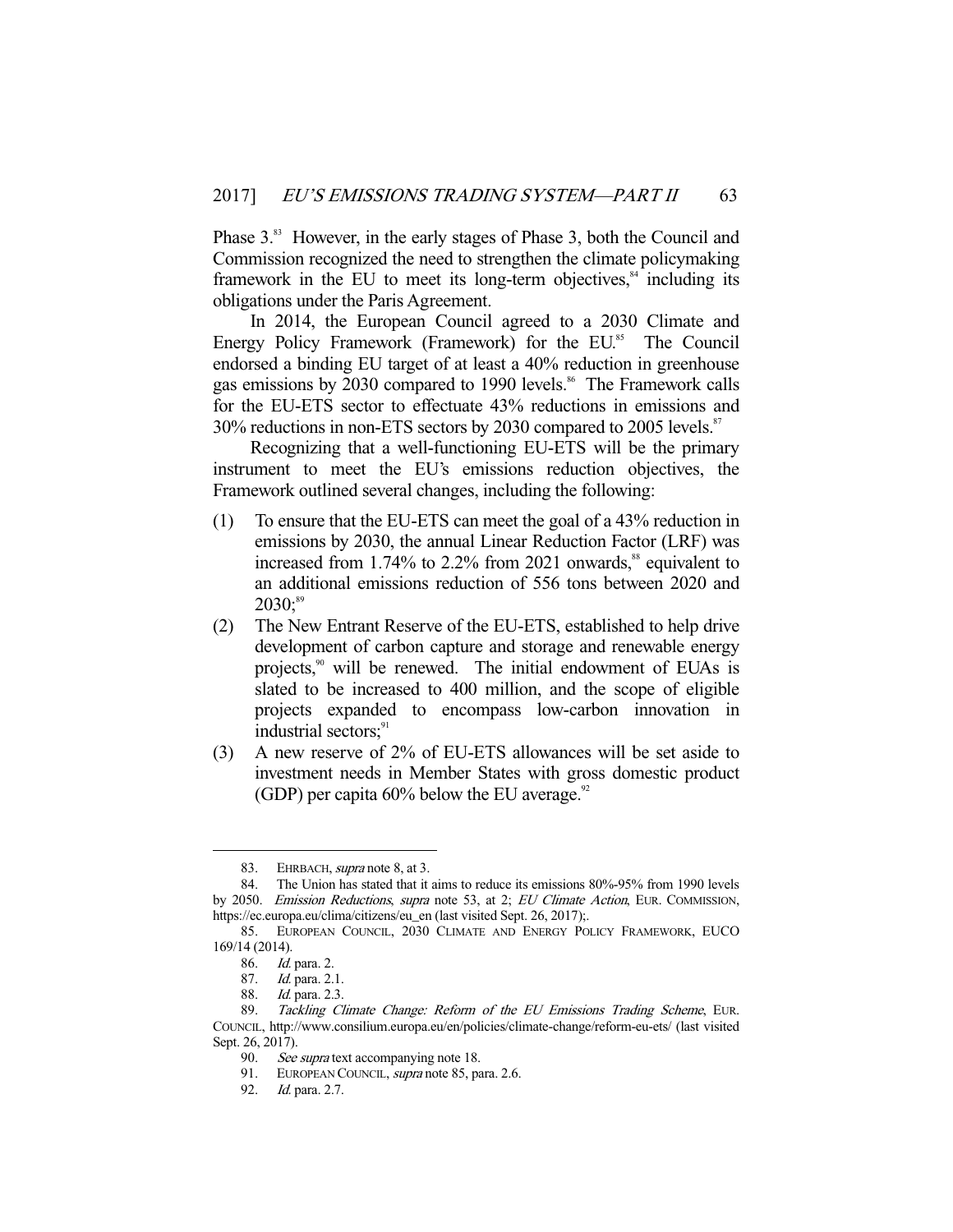In 2015, the European Commission, observing that the Council's objective of reducing EU-ETS sector emissions by 43% in 2030 required revision of the existing framework,<sup>93</sup> released a proposed Directive to reform the EU-ETS.<sup>94</sup> Among the revisions to the EU-ETS that the Directive proposed are the following:

- (1) Increase the LRF by 2.2% from 2021 onward;<sup>95</sup>
- (2) Increase Member States' share of allowances for auction by 57% from 2021 onward; $\frac{96}{6}$
- (3) Set aside 400 million allowances into an Innovation Fund to support development of carbon capture and storage demonstration projects, innovative renewable energy projects, and low-carbon technologies in the industrial sector; $\frac{97}{2}$
- (4) Establish a Modernization Fund during Phase 4 of EU-ETS implementation to support investment in the modernization of energy systems and improvement of energy efficiency in Member States with a GDP per capita below 60% of the Union average in  $2013$ ;<sup>98</sup>
- (5) Revise the system of free allocation of allowances provided to certain sectors to avoid "carbon leakage,"99 defined as "the shifting of productive capacity from one country to another as a consequence of differential emission pricing polificies]."<sup>100</sup> By allocating free allowances to avoid leakage while avoiding financial windfalls for industry, this proposal seeks to more closely assess pertinent factors such as technological progress over time and current production levels.<sup>101</sup>

<sup>93.</sup> Emission Reductions, supra note 53, at 5.

 <sup>94.</sup> Id.

<sup>95.</sup> *Id.* art. 1(3).

<sup>96.</sup> *Id.* art. 1(4).

<sup>97.</sup> *Id.* art. 1(5)(f).

 <sup>98.</sup> Id. art. 10(d).

 <sup>99.</sup> Id. art. 1(5).

<sup>100.</sup> Tim Laing et al., Centre for Climate Change Economics & Policy, Assessing the Effectiveness of the EU Emissions Trading System 16 n.9 (Centre for Climate Change Econ. & Policy, Working Paper No. 126, Grantham Research Inst. on Climate Change & the Env't, Working Paper No. 106, 2013), http://www.lse.ac.uk/GranthamInstitute/wp-content/uploads/ 2014/02/WP106-effectiveness-eu-emissions-trading-system.pdf. Carbon leakage can result in a net increase in global greenhouse gas emissions, see CARBON MARKET WATCH, CARBON LEAKAGE MYTHBUSTER (2015), as well as adversely affect countries engaged in climate regulation by reducing output, employment and tax revenues. Ralf Martin et al., On the Empirical Content of Carbon Leakage Criteria in the European Emissions Trading Scheme, 105 ECO. ECON. 78, 78 (2014).

<sup>101.</sup> *Emission Reductions, supra* note 53, at 6.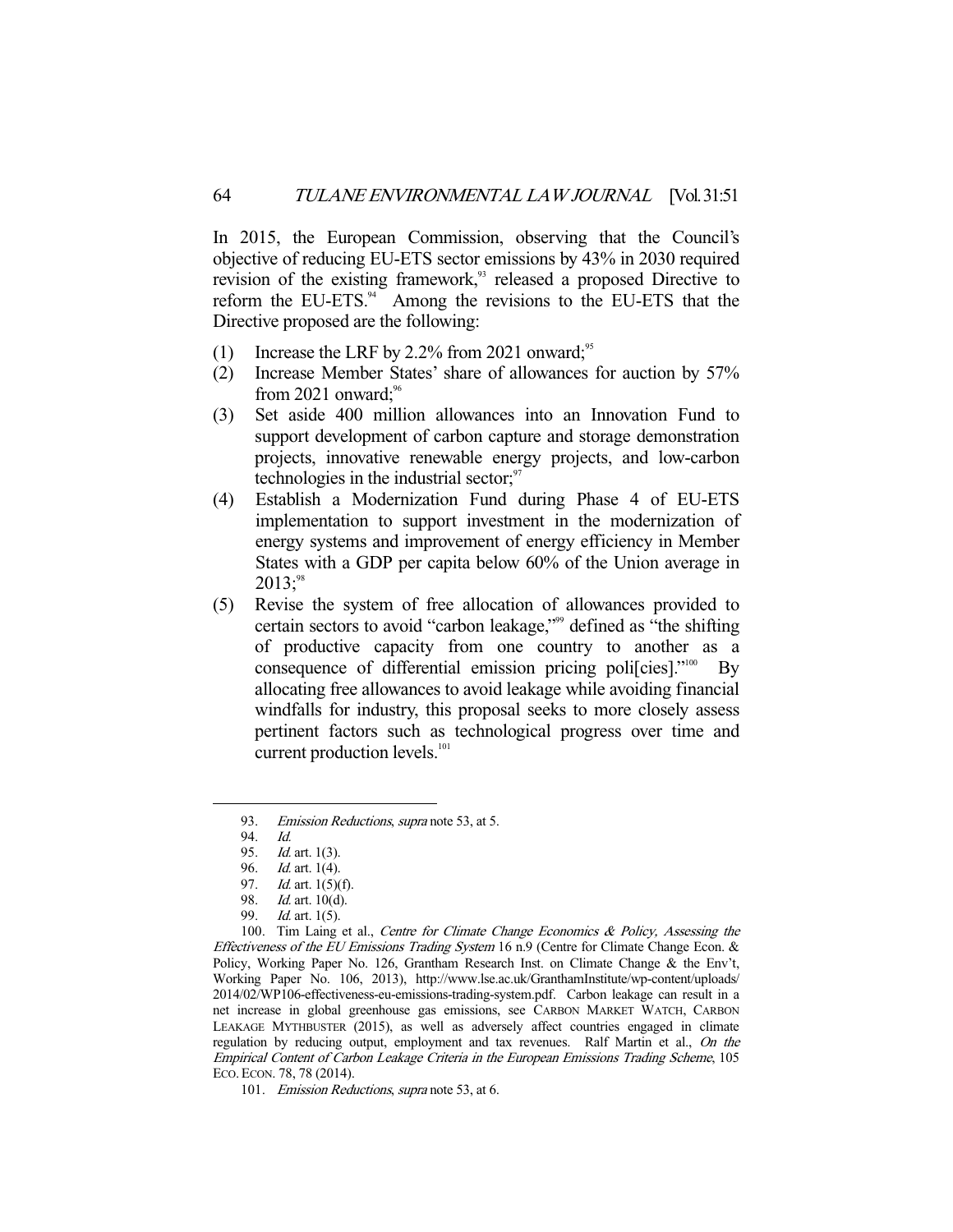A series of proposals released by the Commission in 2016 under the rubric of "Clean Energy for All Europeans" are similarly pertinent to the operation of the EU-ETS.  $^{102}$  The proposals included the following:

- (1) An update to the Renewable Energy Directive,<sup>103</sup> including, *inter* alia, new sustainability criteria for biofuels to include greenhouse gas emissions;<sup>104</sup>
- (2) An update to the EU's Energy Efficiency Directive, $105$  identifying energy efficiency measures as a cost-effective way for Member States to meet their obligations under the EU-ETS.<sup>106</sup> The proposal, inter alia, calls for a legally binding target of 30% (compared with a hypothetical projection for EU primary energy consumption) in each Member State by 2030;<sup>107</sup>
- (3) An update to the Energy Performance of Buildings Directive.<sup>108</sup> which provides for, *inter alia*, establishment of roadmaps, including milestones, by Member States to deliver on the objective of decarbonizing national building stocks by  $2050$ ;<sup>109</sup> aggregation of projects to stimulate investments; $110$  and linkage of financial measures for energy efficiency improvements in the renovation of buildings to energy savings associated with such renovation.<sup>111</sup>

 The next Parts of this Article will seek to assess the EU-ETS's effectiveness to date and will suggest methods to strengthen climate policy-making in Europe.

 <sup>102.</sup> European Commission Press Release IP/16/4009, Clean Energy for All Europeans— Unlocking Europe's Growth Potential (Nov. 30, 2016), http://europa.eu/rapid/press-release\_IP-16-4009\_en.htm.

 <sup>103.</sup> European Commission Proposal for a Directive of the European Parliament and of the Council on the Promotion of the Use of Energy from Renewable Sources (Recast), COM (2016) 767 final/2 (Feb. 23, 2017).

 <sup>104.</sup> Id. art. 26(1).

 <sup>105.</sup> European Commission Proposal for a Directive of the European Parliament and of the Council Amending Directive 2012/27/EU on Energy Efficiency, COM (2016) 761 final (Nov. 11, 2016).

 <sup>106.</sup> Id. at 3.

 <sup>107.</sup> Id. at 14, art. 1(1).

 <sup>108.</sup> European Commission Proposal for a Directive of the European Parliament and of the Council Amending Directive 2010/31/EU on the Energy Performance of Buildings, COM (2016) 765 final (Nov. 30, 2016).

 <sup>109.</sup> Id. art. 1(2)(b).

 <sup>110.</sup> Id. art. 3(a).

 <sup>111.</sup> Id. art. 6(a).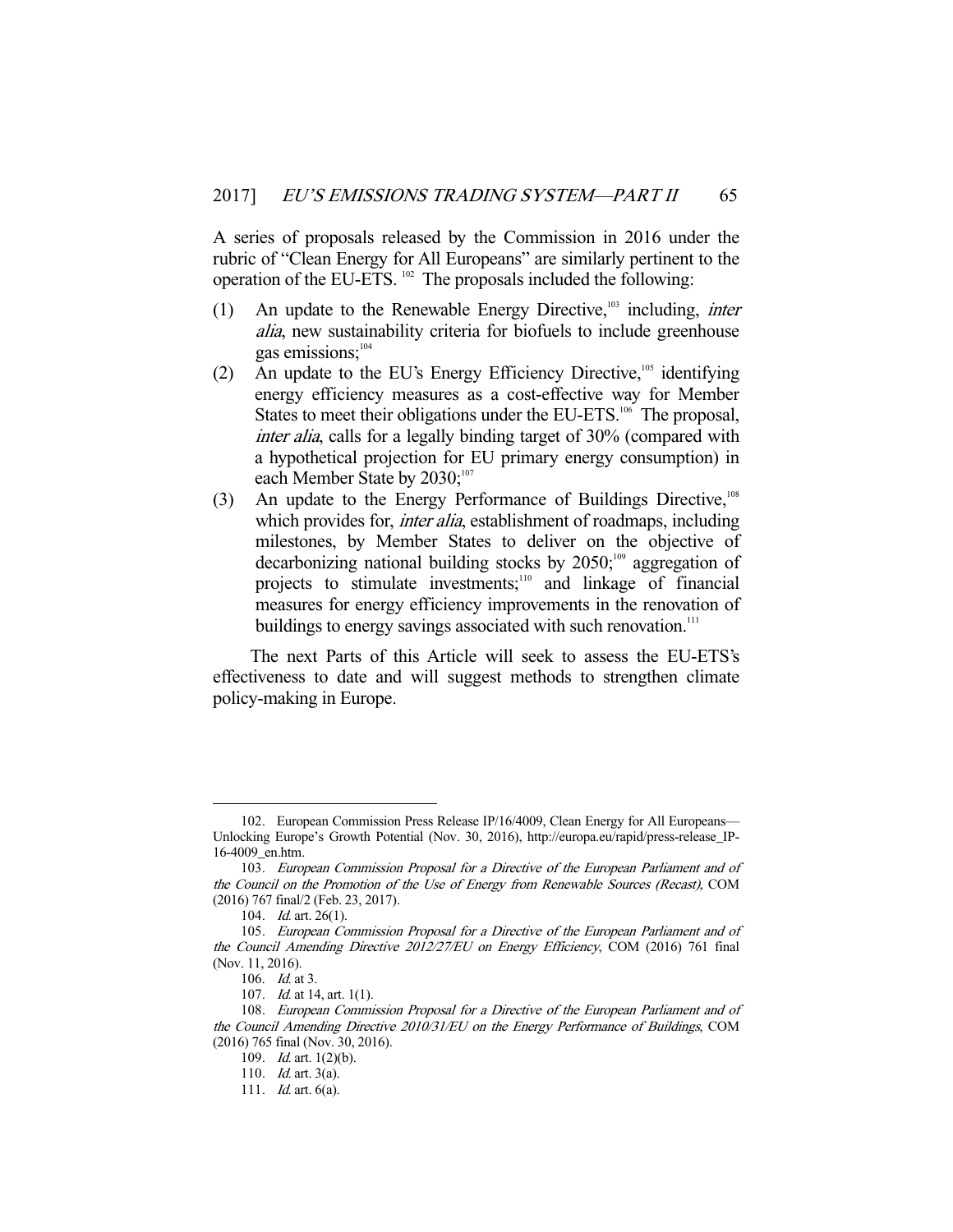#### V. THE EFFECTIVENESS OF THE EU-ETS TO DATE

 The ultimate goal of any climate change program is "its suitability for directing long-term investment toward a low-carbon future."<sup>112</sup> In assessing the EU-ETS's effectiveness during its first twelve years of operation, it should be noted at the outset that the EU-ETS has clearly reduced emissions in regulated sectors. According to the most recent State of the EU-ETS Report, the EU is attaining its target of reducing emissions in EU-ETS sectors by 21% below 2005 emissions ahead of time.<sup>113</sup> Indeed, by 2015, greenhouse emissions in sectors regulated by the EU-ETS had already decreased by 24% from 2005 levels and may be  $26\%$  lower in 2016.<sup>114</sup>

 This decline in emissions appears almost entirely attributable to the EU-ETS's LRF. As Zachmann observes, "As the number of allocated allowances is irresistibly declining by 37 million EU allowances (EUAs) each year, emissions will have to continue to decline."<sup>115</sup>

 The LRF does fulfill one of the salutary objectives of cap and trade systems, at least in the short term, by ensuring a high degree of certitude in meeting emissions reductions targets. As Eden and others explain:

By setting an absolute cap, the maximum quantity of emissions under an ETS is clearly defined. Although there are a range of economic, political and social factors that can influence emissions levels, the quantity-based approach of ETS ensures emissions remain at or below a specified limit across the covered sectors, as determined by the cap. Provided that ETS legislation is robust and stable over time, ETS therefore enables emissions reduction targets to be met with a high degree of certainty. By focusing on emissions reductions, the fixed cap of an ETS lends integrity to climate policy as the environmental outcome takes precedence.<sup>116</sup>

-

 116. ALEXANDER EDEN ET AL., INT'L CARBON ACTION P'SHIP, BENEFITS OF EMISSIONS TRADING 10 (July 2016), https://icapcarbonaction.com/en/?option=com\_attach&task=download &id=389; see also A. Danny Ellerman, Claudio Marcantonini, & Aleksandar Zaklan, The

 <sup>112.</sup> LARRY PARKER, CONG. RESEARCH SERV., CLIMATE CHANGE: THE EUROPEAN UNION'S EMISSIONS TRADING SYSTEM (EU-ETS) 21 (July 31, 2006).

<sup>113.</sup> See also MARCU ET AL., supra note 2, at 4.

<sup>114.</sup> Id.; see also EUROSTAT STATISTICS EXPLAINED, EUROPE 2020 INDICATORS-CLIMATE CHANGE AND ENERGY 3 (2017). The Union's Effort Sharing Decision establishes binding targets for reduction of greenhouse emissions in sectors not regulated under the EU-ETS. Decision No 406/2009/EC of the European Parliament and of the Council of 23 April 2009 on the Effort of Member States To Reduce Their Greenhouse Gas Emissions To Meet the Community's Greenhouse Gas Emission Reduction Commitments Up to 2020, 2009 O.J. (L 140) 136. EU Member States are on track to reduce emissions by 10% in these sectors by 2020 compared to 2005 levels. The collective emission reductions between the EU-ETS and non-EU-ETS sectors put EU Member States on track to reduce their emissions by 14% below 2005 levels by 2020, equaling a 20% reduction from 1990 levels. Id.

<sup>115.</sup> Zachmann, *supra* note 3, at 2.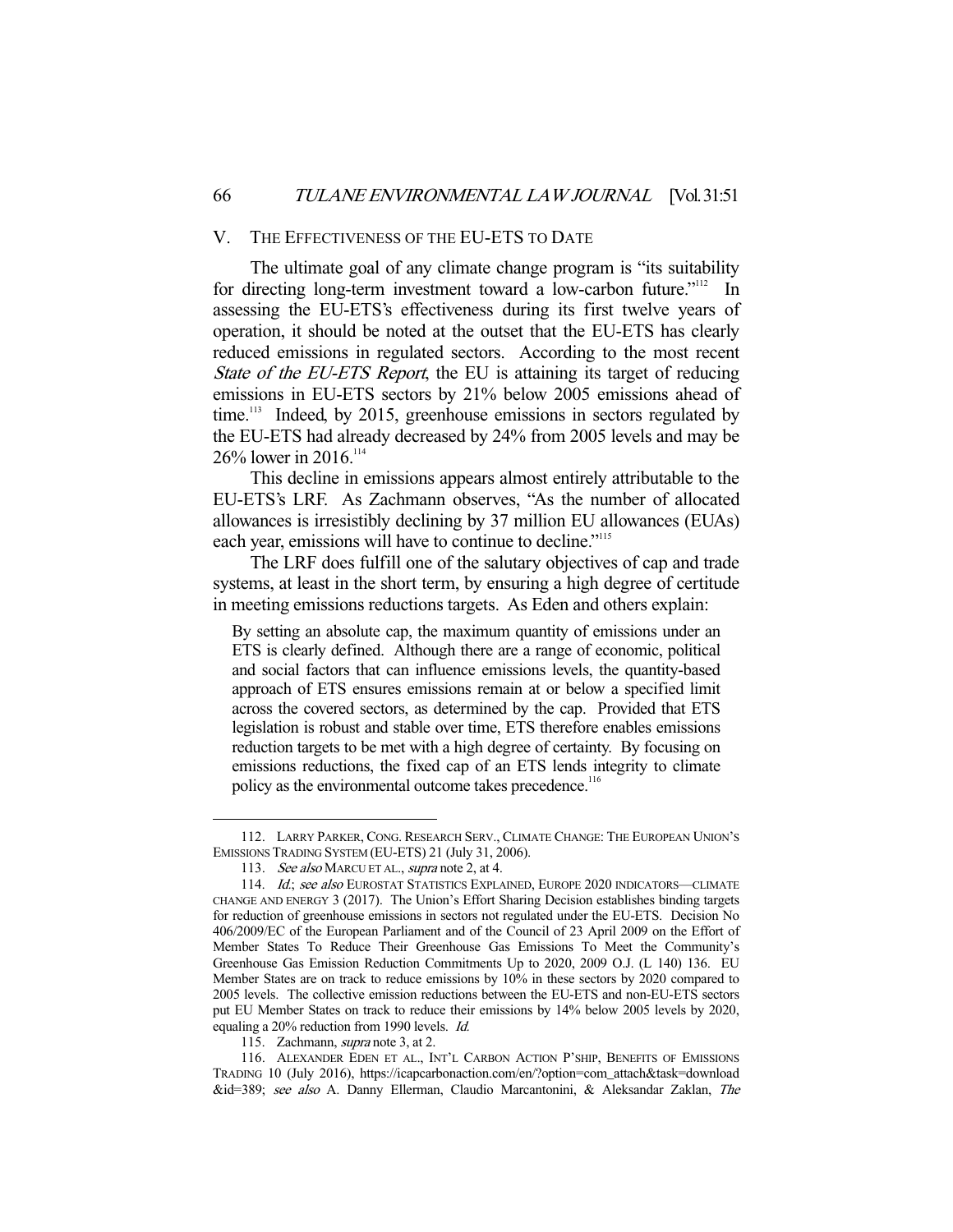However, if the only objective were to reduce emissions on a scheduled basis, it might be more salutary to employ a simpler performance-based command and control approach.<sup>117</sup> But the clear benefit of a cap and trade instrument is that it can, if engineered and operationalized correctly, capitalize on the allocative power of the market to effectuate emissions reductions at the lowest possible costs.<sup>118</sup> The EU-ETS's governing Directive embraces these objectives, emphasizing that the EU-ETS was enacted "to promote reductions of greenhouse gas emissions in a cost-effective and economically efficient manner."<sup>119</sup>

 Cap and trade systems focus allowance holders on the options of either surrendering allowances commensurate with their emissions, or reducing emissions. This focus compels regulated entities to place a value on allowances that reflects the cost of emissions reductions that can be avoided by surrendering allowances.<sup>120</sup> This price signal, if adequate, can promote the development and deployment of innovative and transformational low-carbon technologies, fuel-switching, and substantial expenditures on energy efficiency.<sup>121</sup>

 Unfortunately, the operation of the EU-ETS to date has proven disappointing. Indeed, several studies concluded that the EU-ETS contributed to emission abatement during Phase 1 of its implementation. Overall, these studies found emission abatement ranging between -2.5% and  $-5\%$  for Phase  $1$ ,<sup>122</sup> with estimated abatement of greenhouse gas emissions between thirteen and 100 tons per year.<sup>123</sup>

118. See EDEN ET AL., supra note 116, at 3-4; OECD, ENVTL. DIRECTORATE, INTERACTIONS BETWEEN EMISSION TRADING SYSTEMS AND OTHER OVERLAPPING POLICY INSTRUMENTS 4 (2011), http://www.oecd.org/env/tools-evaluation/Interactions%20between%20Emission%20Trading% 20Systems%20and%20Other%20Overlapping%20Policy%20Instruments.pdf; Carsten Helm, International Emissions Trading with Endogenous Allowance Choices, 87 J. PUB. ECON. 2737, 2737 (2003).

119. Directive 2009/29/EC, supra note 10, para. 1.

120. ALDY & STAVINS, supra note 117, at 157; Michael Grubb, The European Emissions Trading Scheme: An Overview of Operation and Lessons, 5(4) CESIFO DICE REP. 17, 17 (2007), http://www.cesifo-group.de/DocDL/dicereport407-forum4.pdf.

121. EDEN, supra note 118, at 15-18.

-

122. Frank Venmans, A Literature-Based Multi-Criteria Evaluation of the EU ETS, 16 RENEWABLE & SUSTAINABLE ENERGY REV. 5493, 5497 (2012); see Barry Anderson & Corrado Di Maria, Abatement and Allocation in the Pilot Phase of the EU ETS, 48 ENVTL. & RES. ECON. 83 (2011); Erik Delarue, Kris Voorspools & William D'Haeseleer, Fuel Switching in the Electricity Sector Under the EU ETS: Review and Prospective, 134 J. ENERGY ENG. 40 (2008); A. Denny Ellerman & Barbara K. Buchner, The European Union Emissions Trading Scheme: Organs, Allocation, and Early Results, 1 REV. ENVTL. ECON. & POL'Y 66, 87 (2007).

123. Venmans, *supra* note 122, at 5497.

European Union Emissions Trading System: Ten Years and Counting, 10 REV. ENVTL. ECON. & POL'Y 89, 97 (Winter 2016).

 <sup>117.</sup> Joseph E. Aldy & Robert N. Stavins, The Promise and Problems of Pricing Carbon: Theory and Experience, 2 J. ENV'T & DEV. 152, 153 (2012).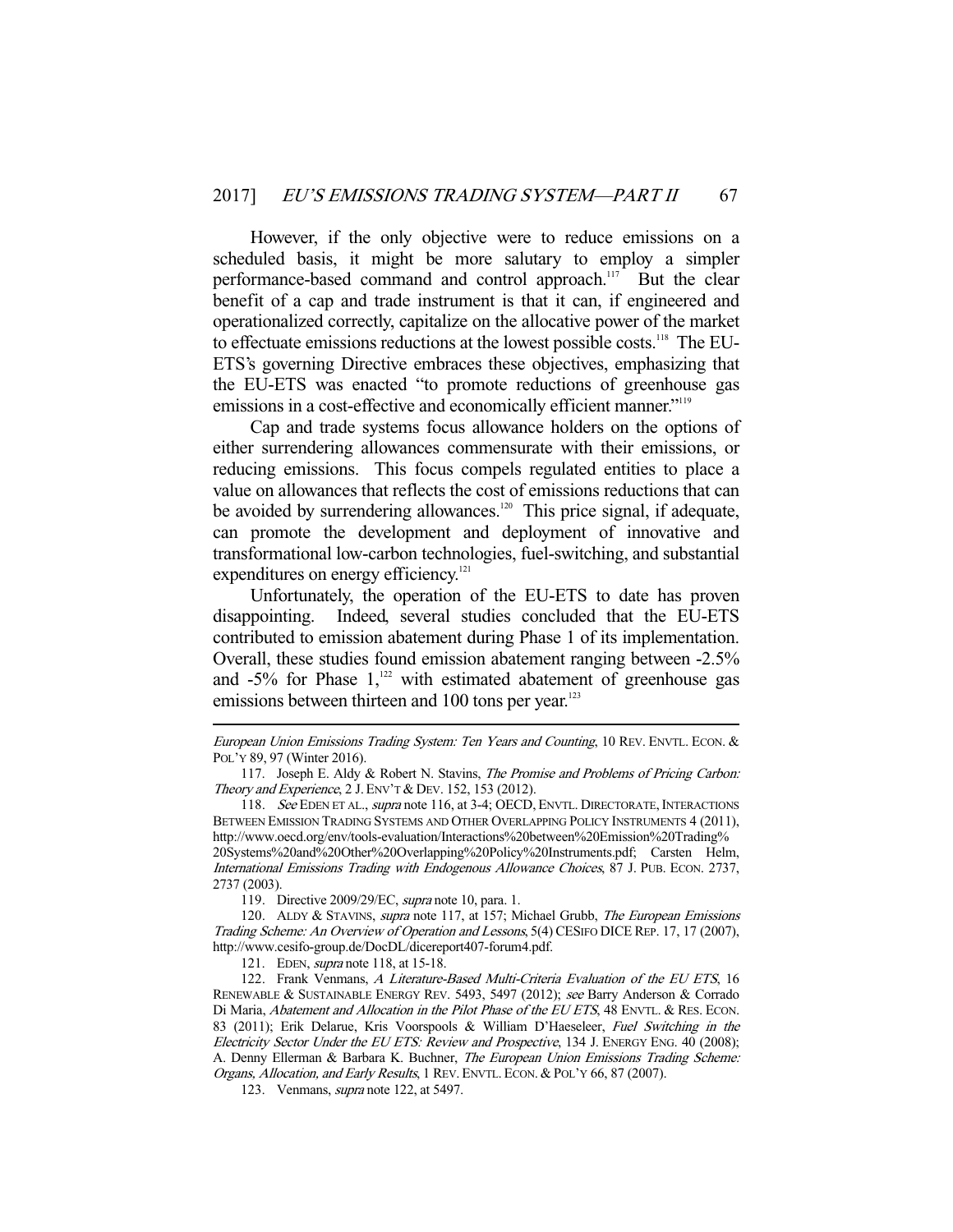However, the picture of EU-ETS effectiveness has not been nearly as propitious since then, as evidence of emissions abatement has been largely wanting in Phases 2 and  $3.^{124}$  Overall, Bel and Joseph attributed only 11.47% to 13.84% of the decline in greenhouse gas emissions that transpired in Phase 2 to the EU-ETS.<sup>125</sup>

 In regard to the EU-ETS's specific role in driving fuel-switching, a 2012 study by Clò and Vendramin indicated that during the first seven years of operation, fuel-switching was only supported for eighty-five weeks, a period representing only 1.6% of verified emissions. Thus, the study concluded that the EU-ETS "failed to give any meaningful incentive to abate emissions."<sup>126</sup> Other analyses have indicated that EUA prices would need to rise to approximately twenty euros to drive fuelswitching in base-load power production from coal plants to modern gas plants.<sup>127</sup> By the end of Phase 2, the European Commission itself concluded that low allowance prices were leaving many gas plants idle and rendering the EU-ETS "increasingly less important" in its impact on investment decisions.<sup>128</sup> In fact, low allowance prices have driven increases in coal consumption in recent years in EU Member States, as several states are planning or constructing new coal-fired power plants at the outset of Phase  $3.^{129}$ 

 Moreover, fuel-switching can only be a relatively minor component of what will be necessary to ultimately de-carbonize the European economy. According to a recent study, while fuel-switching has the potential to reduce emissions by up to 300 million tons of carbon dioxide

<sup>124.</sup> Frédéric Branger, Oskar Lecuyer & Philippe Quirion, The European Union Emissions Trading Scheme: Should We Throw the Flagship Out with the Bathwater?, 6 WIRES CLIMATE CHANGE 9, 10 (2014).

<sup>125.</sup> Germà Bel & Stephan Joseph, Emission Abatement: Untangling the Impacts of the EU ETS and the Economic Crisis, 49 ENERGY ECON. 531, 537 (2015); see also Frank Maarten & Jan Venmans, The Effect of Allocation Above Emissions and Price Uncertainty on Abatement Investments Under the EU ETS, 126 J.CLEANER PRODUCTION 595, 595 (2016).

<sup>126.</sup> Stephano Clò & Emanuele Vendramin, Is the ETS Still the Best Option, INSTITUTIO BRUNO LEONI SPECIAL REP., May 10, 2012, at 9; see also Jan Horst Keppler & Michel Cruciani, Rents in the European Power Sector Due to Carbon Trading, 36 ENERGY POL'Y 4280, 4285 (2010).

<sup>127.</sup> Haege Fjellheim, How To Boost CO2 Prices in the European Carbon Market, ENERGY POST (Dec. 22, 2016), http://energypost.eu/boost-co2-prices-european-carbon-market/; Damian Carrington, EU Carbon Price Crashes to Record Low, GUARDIAN (Jan. 24, 2013), https://www.theguardian.com/environment/2013/jan/24/eu-carbon-price-crash-record-low.

 <sup>128.</sup> European Comm'n, supra note 50, at 11.

 <sup>129.</sup> CLIMATE ACTION NETWORK EUROPE, ET AL., EU ETS AT A CROSSROADS: RECALIBRATING AN OVERSUPPLIED MARKET TO SPUR INVESTMENTS AND INNOVATION 1 (Jan. 2013); Michael Birnbaum, Europe Consuming More Coal, WASH. POST (Feb. 7, 2013), https:// www.washingtonpost.com/world/europe-consuming-more-coal/2013/02/07/ec21026a-6bfe-11e 2-bd36-c0fe61a205f6\_story.html.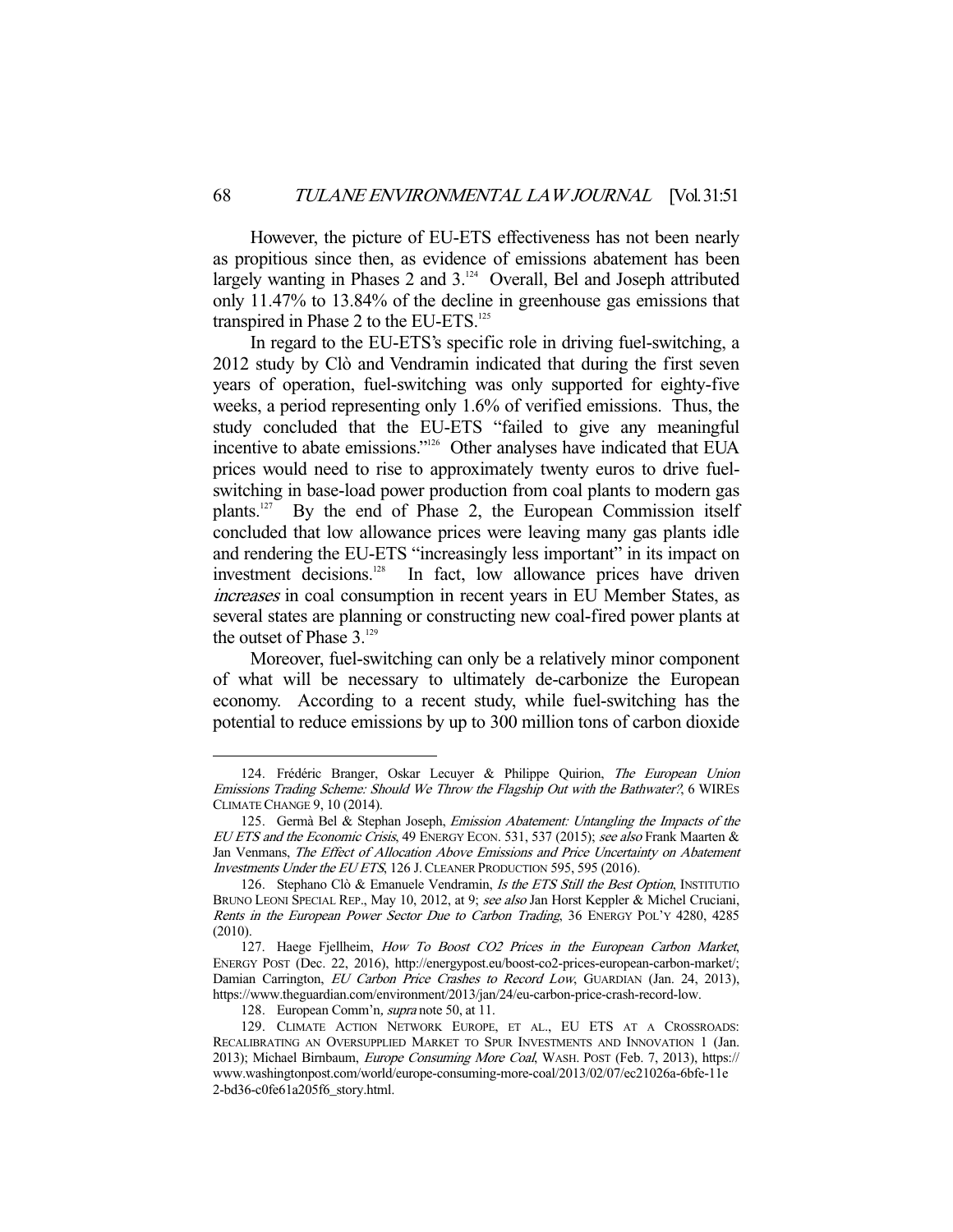annually, this is only approximately 10% of what will be necessary to meet the EU's 2050 target of reducing emissions by 80% from 1990 levels.<sup>130</sup> There is increasing recognition of the importance of technological innovation to reduce greenhouse gas emissions.<sup>131</sup> Moreover, technological change is recognized as the primary contributor to dynamic cost efficiency,<sup>132</sup> one of the paramount objectives of the EU-ETS Directive.<sup>133</sup>

 The European Commission identified the EU-ETS as "critical in driving a wide range of low carbon technologies into the market."<sup>134</sup> Emissions trading programs can provide an incentive for technological innovation. If sources of greenhouse gas emissions can reduce emissions cheaply through technological innovation, relative to other higher marginal abatement sources, regulated entities can sell excess allowances at whatever cost the market will bear.<sup>135</sup> Moreover, carbon-reducing technologies can help regulated entities avoid the purchase of expensive emissions credits.<sup>136</sup>

 Unfortunately, the anemic price signals in the EU-ETS market are proving wholly inadequate to effectuate low and no-carbon technological transformation in Europe. During Phase 2, a survey of investors revealed that less than 10% believed that the EU-ETS was sending a price signal strong enough to incentivize a shift from high to low carbon investments.<sup>137</sup> Another study concluded that a mere 2% of post-2005 patents could be attributed to the EU-ETS, "suggest[ing] that the System so far has had at best a very limited impact on the overall pace and

<sup>130.</sup> Raphael Calel & Antoine Dechezleprêtre, Environmental Policy and Directed Technological Change: Evidence from the European Carbon Market, 98 REV. ECON. & STAT. 173, 176 (2016).

<sup>131.</sup> Sarah M. Jordaan et al., The Role of Energy Technology Innovation in Reducing Greenhouse Gas Emissions: A Case Study of Canada, 78 RENEWABLE & SUSTAINABLE ENERGY REV. 1397, 1397 (2017); see Michael Grubb, Technology Innovation and Climate Change Policy: An Overview of Issues and Options, 41 KEIO ECON. STUDIES 103 (2004).

 <sup>132.</sup> Venmans, supra note 122, at 5503; see also Margaret R. Taylor, Innovation Under Cap-and-Trade Programs, 109 PNAS 4804, 4804 (2012).

<sup>133.</sup> Directive 2009/29/EC, *supra* note 10, para. 1.

 <sup>134.</sup> European Commission Communications from the Commission to the European Parliament, the Council, the European Economic and Social Committee and the Committee of the Regions, at 6, COM (2011) 112 final (Mar. 8, 2011).

 <sup>135.</sup> Taylor, supra note 132, at 4804.

<sup>136.</sup> Xiangsheng Dou, Low Carbon Technology Innovation, Carbon Emissions Trading and Relevant Policy Support for China's Low Carbon Economy Development, 7 INT'L J. ENERGY ECON. & POL'Y 172, 179-80 (2017).

 <sup>137.</sup> EMMANUEL GUÉRIN & THOMAS SPENCER, IDDRI, STRENGTHENING THE EUROPEAN UNION CLIMATE AND ENERGY PACKAGE (Oct. 2011), http://www.iaea.org/inis/collection/NCL CollectionStore/\_Public/43/035/43035206.pdf.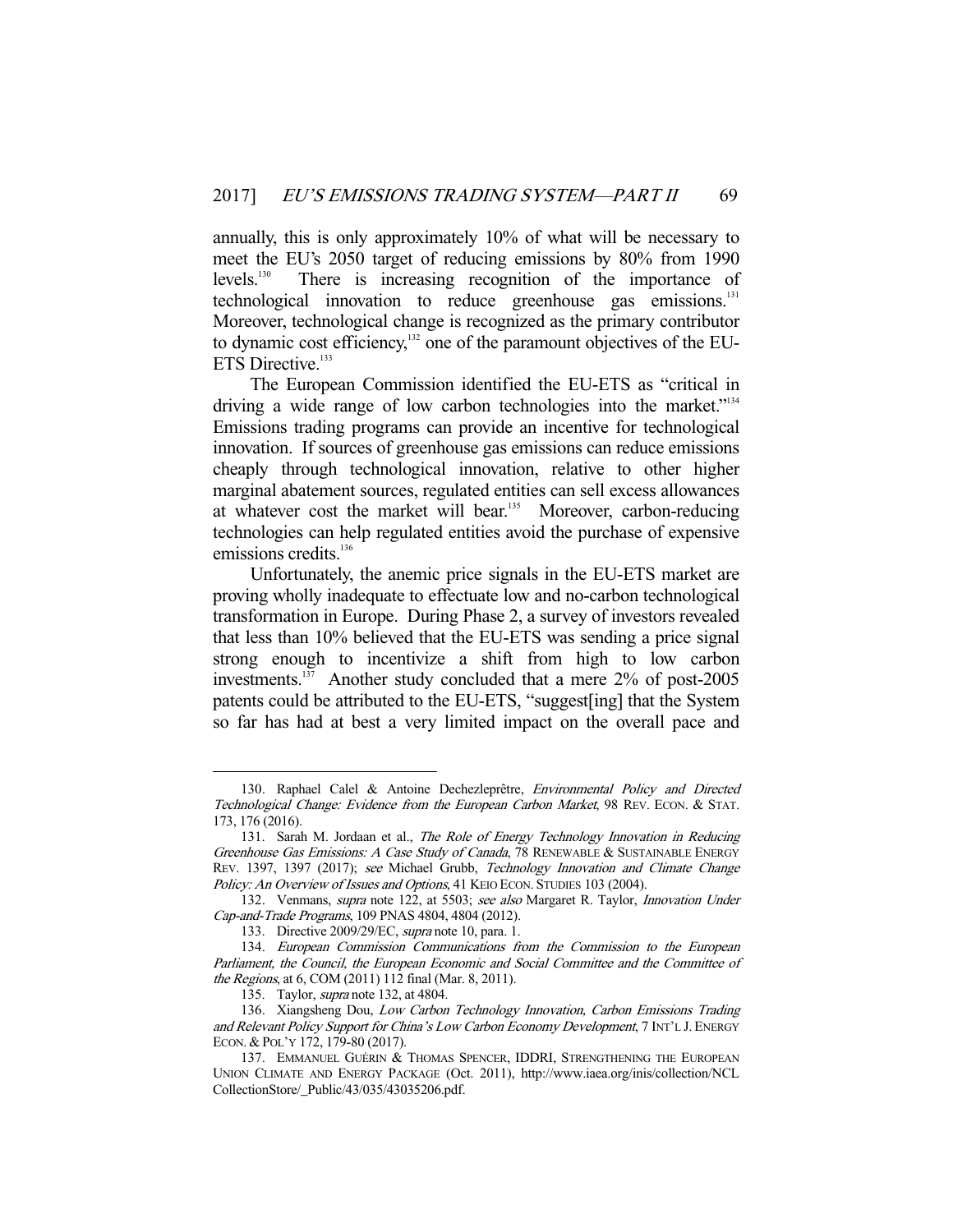direction of technological change."<sup>138</sup> However, Muûls and others have argued that the impact of the EU-ETS might be greater, concluding that the EU-ETS has resulted in an 8.1% increase in patenting by regulated companies.139 At the same time, another recent study also suggested that patent trends may not be a reliable proxy for assessing technological innovation. Martin and others drawing upon responses from facility managers commenting on process and product innovations, concluded that there was no significant difference between firms regulated under the EU-ETS and non-EU-ETS firms.<sup>140</sup>

 Either way, it is also clear that the number of patents for low carbon technologies has fallen constantly during the course of the past four years, a trend that tracks the dynamic of carbon prices in Europe.<sup>141</sup> The EU's Energy Commissioner also concluded that allowance prices of approximately six euros are not sufficient to transform the continent's energy system.<sup>142</sup> Similarly, even Ellerman, one of the EU-ETS's most fulsome supporters, concluded that "current prices do not seem likely to lead to the kind of technological transformation that would greatly reduce Europe's reliance on fossil fuels."143

 Chronically low carbon prices in the short to medium term may result in regulated entities continuing to invest in carbon-intensive capital stocks.144 Moreover, weak price signals may result in so-called "carbon lock-in," "leading investors to commit to high carbon assets that future Governments may be reluctant to render uneconomic."<sup>145</sup> The weak price

<sup>138.</sup> Calel & Dechezleprêtre, supra note 130, at 174; see also CORP. EUROPE OBSERVATORY ET AL., EU ETS MYTH BUSTING: WHY IT CAN'T BE REFORMED AND SHOULDN'T BE REPLICATED 8 (Apr. 2013), https://corporateeurope.org/sites/default/files/publications/eu\_ets \_myths.pdf.

<sup>139.</sup> MIRABELLE MUÛLS ET AL., IMPERIAL COLL. LONDON, GRANTHAM INST. BRIEFING PAPER NO 21, EVALUATING THE EU EMISSIONS TRADING SYSTEM: TAKE IT OR LEAVE IT? AN ASSESSMENT OF THE DATA AFTER TEN YEARS 8 (Oct. 2016), https://www.imperial.ac.uk/media/ imperial-college/grantham-institute/public/publications/briefing-papers/Evaluating-the-EUemissions-trading-system\_Grantham-BP-21\_web.pdf.

<sup>140.</sup> Ralf Martin, Mirabelle Muûls & Ulrich J. Wagner, The Impact of the European Union Emissions Trading Scheme on Regulated Firms: What Is the Evidence after Ten Years?, 10 REV. ENVTL. ECON. & POL'Y 129, 141 (2016).

<sup>141.</sup> MARCU ET AL., *supra* note 2, at 10.

<sup>142.</sup> Sonja van Renssen, The Fate of the EU Carbon Market Hangs in the Balance, EUR. ENERGY REV. (Apr. 12, 2012), http://www.eurelectric.org/media/34186/2012\_04\_12\_eer\_-\_the \_fate\_of\_eu\_carbon\_market\_hangs\_in\_the\_balance.pdf.

<sup>143.</sup> Ellerman et al., *supra* note 116, at 103.

<sup>144.</sup> Oliver Sartor, The EU ETS Carbon Price: To Intervene or Not Intervene?, 12 CLIMATE BRIEF (CDC Climat Research, Paris, Fr.), Feb. 2012, http://www.cdcclimat.com/IMG/ pdf/12-02\_climate\_brief\_12\_-\_the\_eu\_ets\_carbon\_price\_-\_to\_intervene\_or\_not\_to\_intervene. pdf.

 <sup>145.</sup> EUROPEAN CLIMATE FOUNDATION, FROM ROADMAPS TO REALITY 15 (2013), https://europeanclimate.org/wp-content/uploads/2014/11/From-Roadmaps-to-Reality.pdf. The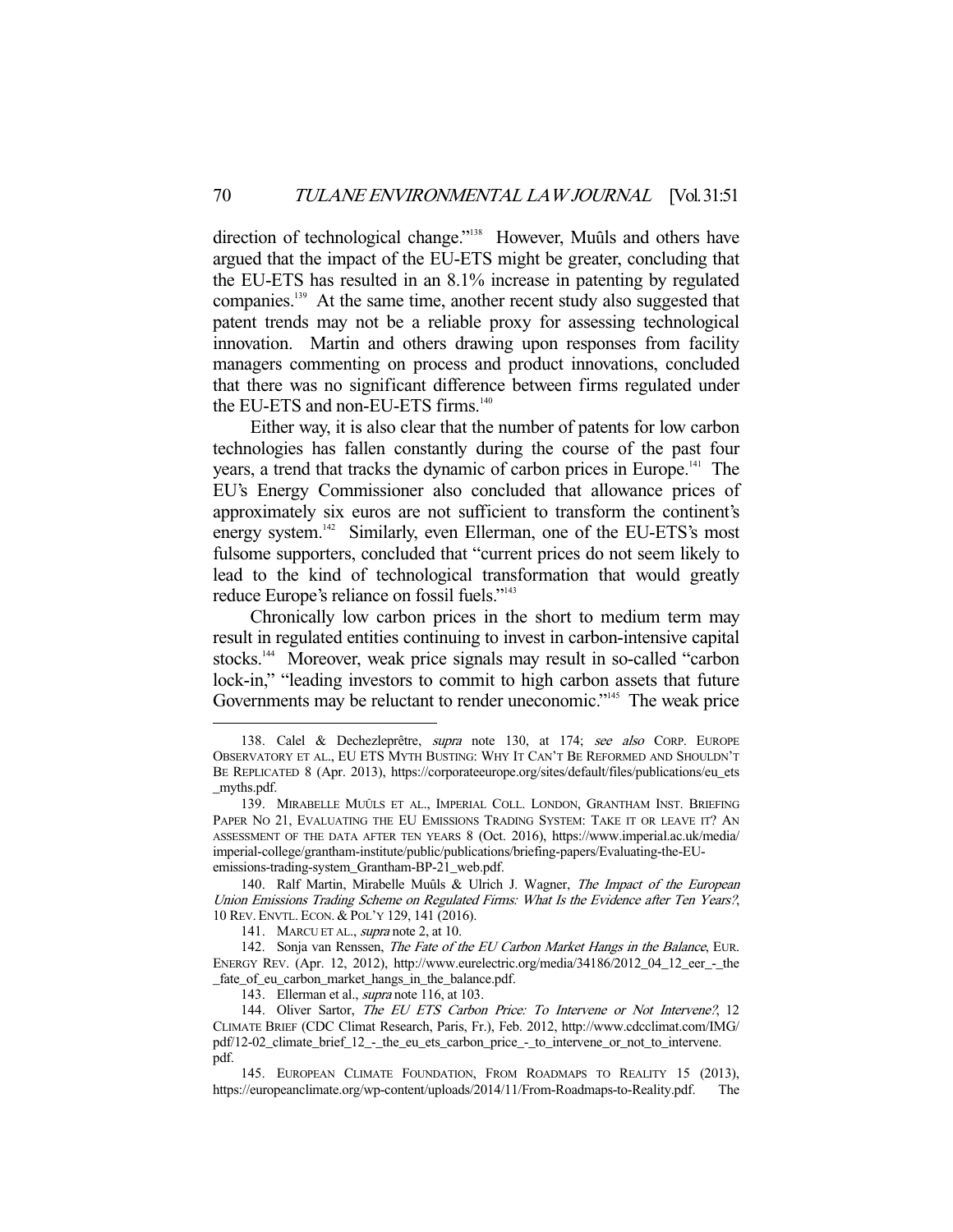signal anticipated through 2020 may suggest that the EU faces a "lost decade."<sup>146</sup> Thus, while the EU emissions cap will likely be met *de facto*, "the short-term investments in low carbon technologies and infrastructure necessary to reach the EU long-term goal of reducing emissions by at least 80% by 2050 at acceptable costs will be delayed."<sup>147</sup>

 Additionally, while carbon lock-in may result in much lower costs for regulated entities in the short term, in the long term the induced path of abatement in the EU-ETS will ultimately effectuate the cap in an "unnecessarily expensive way."148 Higher costs will ensue because the costs associated with emissions reduction measures are anticipated to be lower if requisite long-term investments transpire earlier.<sup>149</sup>

 Beyond the fact that carbon lock-in would obviate the EU's goal to ensure cost-effective and dynamically efficient outcomes, it might also imperil the Union's long-term goals of reducing emissions by 80% by 2050<sup>150</sup> If mitigation costs escalate in ensuing decades due to carbon lock-in, regulated entities may seek to exert political pressure to water down future emissions reductions mandates.<sup>151</sup> Indeed, there is empirical evidence of reneger from climate commitments in other jurisdictions.<sup>152</sup> Moreover, the EU's 80% reduction goal could easily be weakened in the future, since it is merely aspirational at this point.<sup>153</sup>

146. GUÉRIN & SPENCER, supra note 137.

-

147. Id.; see also J.J. DE SÉPIBUS, SWISS NAT'L CTR. OF COMPETENCE IN RESEARCH, NCCR TRADE REGULATION, WORKING PAPER NO. 2008/18, LINKING THE EU EMISSIONS TRADING SCHEME TO JI, CDM AND POST-2012 INTERNATIONAL OFFSETS 2 (2008).

 148. STEPHEN W. SALANT, RES. FOR THE FUTURE, WHAT AILS THE EUROPEAN UNION'S EMISSIONS TRADING SYSTEM? 2 (June 2015), http://www.rff.org/files/sharepoint/WorkImages/ Download/RFF-DP-15-30.pdf; see also Paul Lehmann & Erik Gawel, Why Should Support Electricity Complement the EU Emissions Trading Scheme?, 52 ENERGY POL'Y 597, 602 (2013); Knopf & Edenhofer, supra note 75.

 149. European Comm'n, Commission Staff Working Document—Accompanying the Document Proposal for a Decision of the European Parliament and of the Council Concerning the Establishment and Operation of a Market Stability Reserve for the Union Greenhouse Gas Emission Trading Scheme and Amending Directive 2003/87/EC, at 9, SWD (2014) 17 final; Sartor, *supra* note 144, at 3.

150. Calel & Dechezleprêtre, supra note 130.

 151. CTR. FOR CLEAN AIR POLICY-EUROPE, THE NEW DEAL: AN ENLIGHTENED POLICY FOR THE EU THROUGH STRUCTURAL EU ETS REFORM 10 (2013), http://ccap.org/assets/The-New-Deal-An-Enlightened-Industrial-Policy-for-the-EU-through-Structural-EU-ETS-Reform\_CCAP-Europe\_Feb-2013.pdf.

152. ACWORTH, supra note 26, at 3-4.

153. Thomas Spencer & Emmanuel Guérin, Time To Reform the EU Emissions Trading Scheme, ELEKTOR (Jan. 23, 2012), https://www.elektormagazine.com/news/Time-to-reform-the-EU-Emission-Trading-Scheme.

risk of technological lock-in is particularly strong in the energy sector. Low operating costs create powerful incentives for opting to simply update operations rather than moving to zerocarbon options. Joshua Meltzer, A Carbon Tax as a Driver of Green Technology Innovation and the Implications for International Trade, 35 ENERGY L.J. 45, 50 (2014).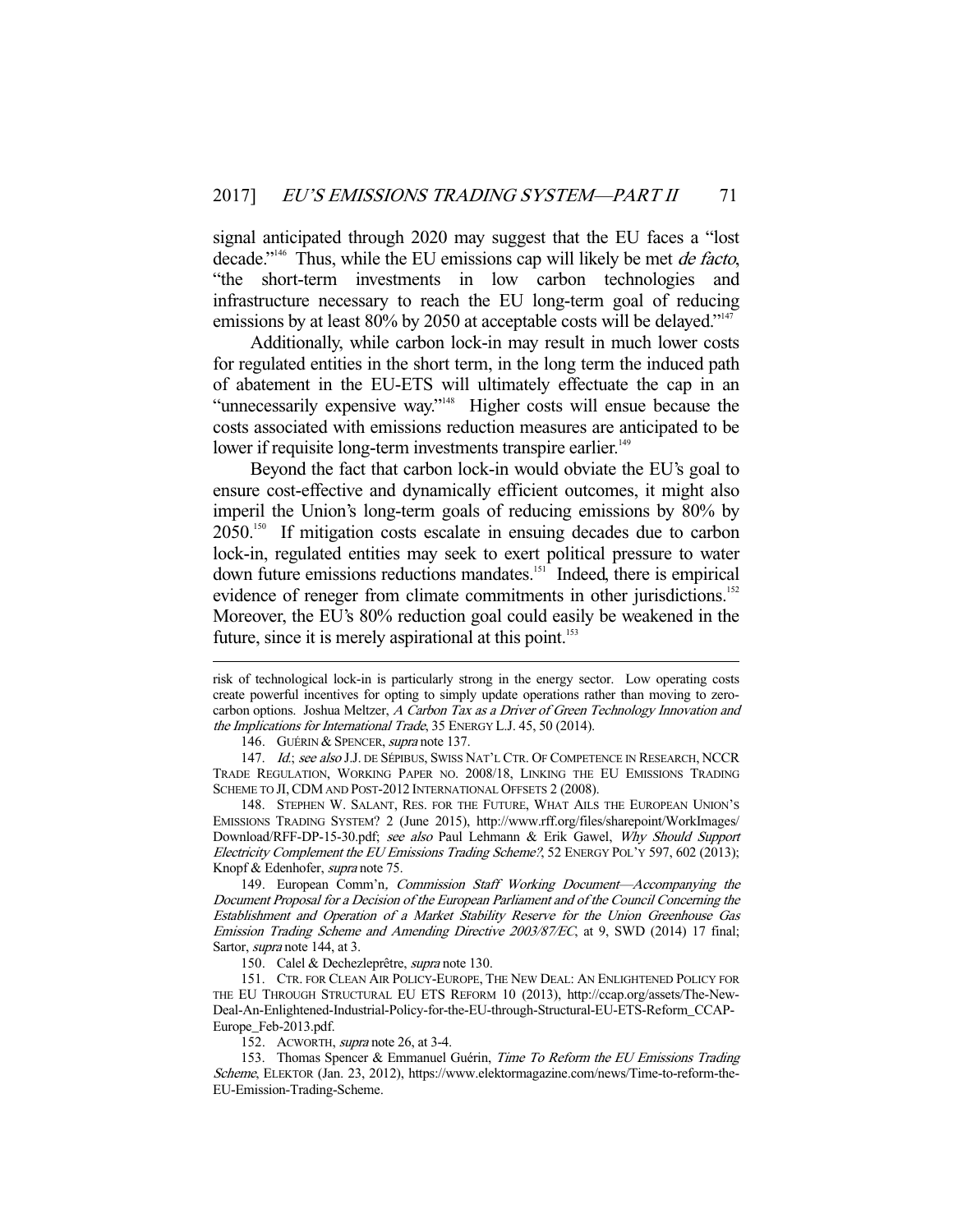Finally, the EU-ETS has been plagued by highly volatile allowance prices throughout its operation. During Phase 1, EUA prices reached almost thirty euros in April 2006 but were down to only six euros by the end of the year.<sup>154</sup> EUA prices further plummeted to a low of 0.03 euros by the end of Phase  $1.^{155}$ . In Phase 2, prices recovered to almost thirty euros again in 2008 but were down to fifteen euros in 2009, and then plummeted further to around four euros at the outset of Phase 3.156 Future prices have also experienced severe volatility.<sup>157</sup>

 Some price volatility is inevitable in markets of this nature as they adjust to changing information.<sup>158</sup> However, the excessive amounts of volatility that have characterized the EU-ETS to date can undermine investments in decarbonization by making it difficult to ascertain the price trajectory of allowances, which can result in delays or cancellation of investments.159 Moreover, price volatility can have adverse impacts on climate finance because price swings can reduce the value of climate change assistance by adversely affecting the level and composition of investment.<sup>160</sup>

# VI. THE WAY FORWARD?

-

 At this point, the European Commission's effusive praise for the EU-ETS as the EU's "flagship tool for tackling climate change and an effective instrument to cut emissions cost effectively"161 strains credulity in the face of compelling evidence that it has done little to reduce

 <sup>154.</sup> SUSTAINABLE PROSPERITY, A CARBON BANK: MANAGING VOLATILITY IN A CAP-AND-TRADE SYSTEM 4 (Aug. 2011), http://institute.smartprosperity.ca/sites/default/files/publications/ files/A%20Carbon%20Bank.pdf.

 <sup>155.</sup> FRIENDS OF THE EARTH EUROPE, THE EU EMISSIONS TRADING SYSTEM: FAILING TO DELIVER 4 (Oct. 2010).

<sup>156.</sup> MUÛLS ET AL., supra note 139, at 5.

 <sup>157.</sup> Gilbert E. Mecalf, Designing a Carbon Tax To Reduce U.S. Greenhouse Gas Emissions, 3 REV. ENVTL. ECON. & POL'Y 63, 77 (2009).

<sup>158.</sup> SUSTAINABLE PROSPERITY, *supra* note 154, at 4.

<sup>159.</sup> Simone Borghesi & Massimiliano Montini, The European Emission Trading System: Flashing Lights, Dark Shadows and Future Prospects for Global ETS Cooperation 5 (Transworld, Working Paper 26, May 2013), http://www.transworld-fp7.eu/wp-content/uploads/2013/05/TW\_ WP\_26.pdf; Michael LaBelle, Constructing Post-Carbon Institutions: Assessing EU Carbon Reduction Efforts Through an Institutional Risk Governance Approach, 40 ENERGY POL'Y 390, 398 (2012); SUSTAINABLE PROSPERITY, supra note 154, at 4.

 <sup>160.</sup> Abigail Jones, Nigel Purvis & Cecilia Springer, Trading Up: The Case for an International Carbon Market Reserve To Reduce Volatility at the Limits in 2020 and Beyond 7 (Brookings Glob. Econ. & Dev., Working Paper 63, Dec. 2013), https://www.brookings.edu/wpcontent/uploads/2016/06/Trading-Up\_WebReady3.pdf.

<sup>161.</sup> European Comm'n, Report from the Commission to the European Parliament and the Council: Report on the Functioning of the European Carbon Market, at 34, COM (2017) 48 final (Jan. 2, 2017).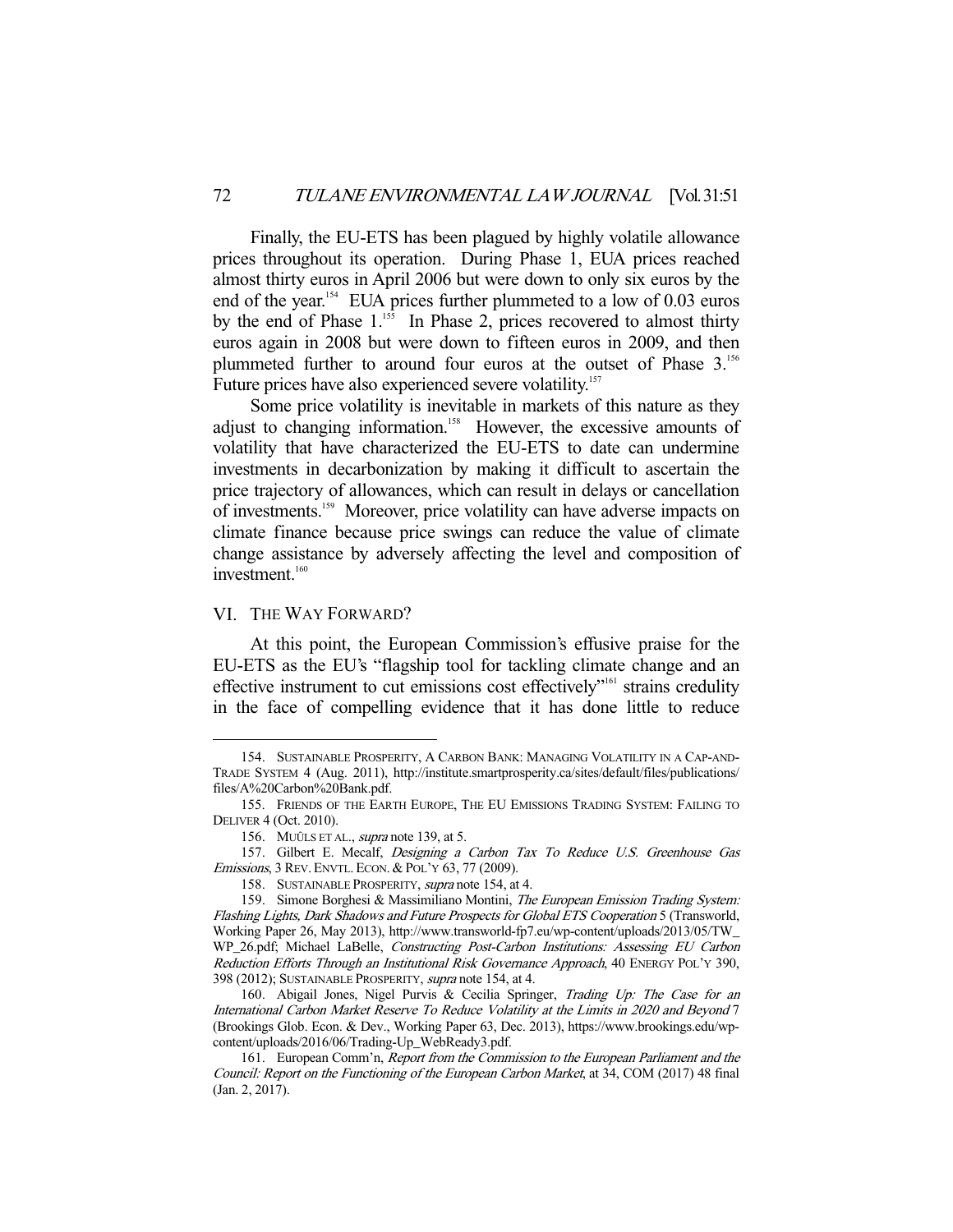emissions to date and is unlikely to drive critical innovation in the future. If the EU-ETS is to remain a viable instrument, there may be a need for reforms that go beyond the ones described above. The alternative for many European countries seeking to fulfill their Paris Agreement commitments might be unilateral national policies. This could ultimately increase costs for regulated entities and create competitive distortions in the internal market. $162$ 

 Among the options that are currently being discussed to enhance the effectiveness of the EU-ETS to meet its objectives are establishment of a price floor and ceiling for EUAs, establishment of a central authority to regulate the supply of EUAs, and a variety of other proposals.

 Both the European Commission, as well as a number of commentators, have suggested the possibility of imposing a floor on EUA prices,<sup>163</sup> while some experts have suggested establishment of both a floor and ceiling,<sup>164</sup> the latter of which might guard against positive demand shocks.<sup>165</sup> A price floor could establish a price trajectory that would drive emissions reductions that comport with future EU targets.<sup>166</sup> Moreover, a floor could send a better price signal to investors, driving the development and adoption of transformative technologies.<sup>167</sup> A price

 <sup>162.</sup> INT'L EMISSIONS TRADING ASS'N, THE MARKET STABILITY RESERVE: WHERE ARE WE WITH THE REFORM OF THE EU ETS? 2 (July 3, 2015), http://www.ieta.org/resources/EU/2030- Package/MSR\_Market\_Stability\_Reserve/The\_Market\_Stability\_Reserve-where\_are\_we\_with the\_reform\_of\_the\_EU\_ETS\_july2015.pdf; see also OSCAR REYES, CORP. EUROPE OBSERVATORY, LIFE BEYOND EMISSIONS TRADING 1 (Jan. 2014), https://corporateeurope.org/ sites/default/files/attachments/life\_beyond\_ets\_web.pdf. For example, in 2013, the U.K. established a carbon price floor of £18 per ton of carbon from 2016-2017 until 2019-2020, citing the objective of driving increased investment in low-carbon power generation. U.K., HM REVENUE & CUSTOMS, CARBON PRICE FLOOR: REFORM AND OTHER TECHNICAL AMENDMENTS (2013), https://www.gov.uk/government/uploads/system/uploads/attachment\_data/file/293849/ TIIN\_6002\_7047\_carbon\_price\_floor\_and\_other\_technical\_amendments.pdf.

 <sup>163.</sup> European Comm'n, Report from the Commission to the European Parliament and the Council: The State of the European Carbon Market in 2012, at 10, COM (2012) 652 final (Nov. 14, 2012); Benoit Leguet, The EU ETS, a Good Example of "Zombie" Public Policy, TENDANCES CARBONE (CDC Climat Research, Paris, Fr.), May 2013, https://www.i4ce.org/wpcore/wp-content/uploads/2015/09/Tendances-Carbone-CDC-Climat-Research-n%C2%B080- VENG.pdf; EDENHOFER ET AL., supra note 57, at 17.

 <sup>164.</sup> Knopf, supra note 75; SUSTAINABLE PROSPERITY, supra note 154, at 8.

<sup>165.</sup> EDENHOFER ET AL., *supra* note 57, at 24; Dallas Burtraw, Karen Palmer & Danny Kahn, A Symmetric Safety Valve, 38 ENERGY POL'Y 4921 (2010).

<sup>166.</sup> INT'L CARBON ACTION P'SHIP, supra note 13, at 8; Severin Borenstein, Fixing a Major Flaw in Cap-and-Trade, ENERGY INST. BLOG (Aug. 15, 2016), https://energyathaas.wordpress. com/2016/08/15/fixing-a-major-flaw-in-cap-and-trade/. One study estimated that a price floor could reduce emission by 5% below a Reference Scenario. PBL NETH. ENVTL. ASSESSMENT AGENCY, supra note 51, at 10.

<sup>167.</sup> INT'L CARBON ACTION P'SHIP, supra note 13, at 8; PBL NETH. ENVTL. ASSESSMENT AGENCY, supra note 51, at 8; Corjan Brink, Herman R.J. Vollebergh & Edwin van der Werf,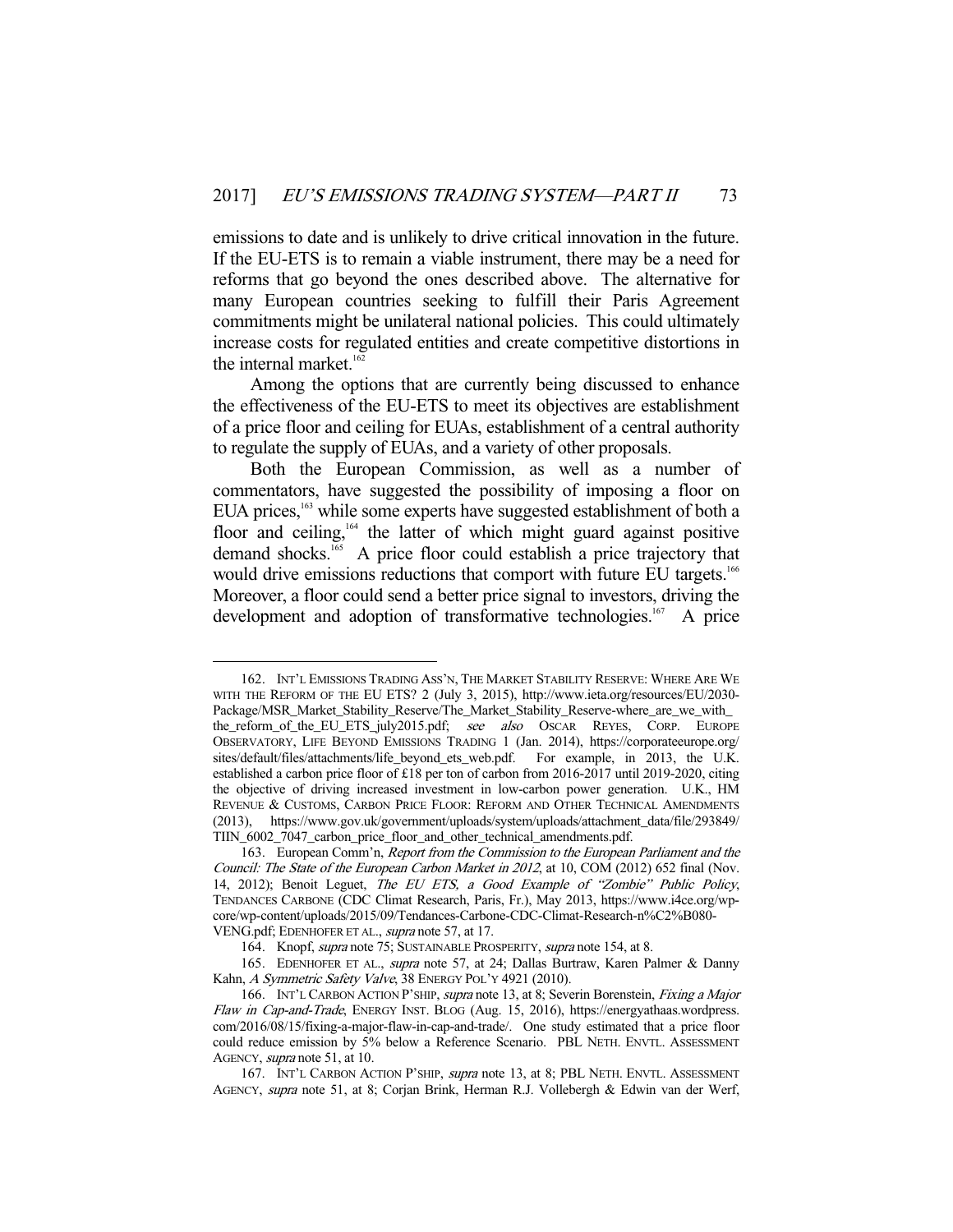floor could be established through a number of different mechanisms, including establishing an EUA auction reserve price or variable complementary tax to the EU-ETS.<sup>168</sup>

 However, there are several potential political barriers to implementing such a proposal. Perhaps the most serious question is whether it would be politically viable to set the price floor at the level that experts believe would be necessary to drive emissions reductions and technological intervention—a floor approaching forty euros or more by 2030.169 Conversely, if the price was set too low to be triggered, the floor would not meet its objective.<sup>170</sup> Additionally, a price floor could be construed as a "tax," under EU law, thereby requiring agreement by all Member States under its unanimity rule for all fiscal measures.<sup>171</sup> As indicated in the first part of this Article, this consideration scuttled the European Commission's proposal for a carbon energy tax in the 1990s.<sup>172</sup> There is also concern that a price floor could increase the economic burden on businesses during a recession, since allowance prices would remain higher than they otherwise would under reduced-demand conditions.173

 Commentators have made a number of proposals in recent years to establish an independent entity within the EU-ETS to adjust the supply of allowances similar to the way that the Federal Reserve system in the United States manages the money supply.<sup>174</sup> The EU would need to determine the potential scope of authority of such an entity. The approach could be fairly restrictive, with an independent agency operating within a predefined mandate established by the EU. Alternatively, the approach could be more permissive, whereby the EU

170. European Comm'n, supra note 163, at 10.

171. EDENHOFER ET AL., supra note 57, at 27; Unanimity, EUR-LEX, http://eur-lex.europa. eu/summary/glossary/unanimity.html (last visited Oct. 12, 2017).

172. Burns, supra note 1, at 193.

Carbon Pricing in the EU: Evaluation of Different EU ETS Reform Options, 97 ENERGY POL'Y 603, 613 (2016).

 <sup>168.</sup> Brink, Vollebergh & van der Werf, supra note 167, at 613.

<sup>169.</sup> EDENHOFER ET AL., *supra* note 57, at 24; JOCHEN DIEKMANN, UNWELT BUNDESAMT, EU EMISSIONS TRADING: THE NEED FOR CAP ADJUSTMENT IN RESPONSE TO EXTERNAL SHOCKS AND UNEXPECTED DEVELOPMENTS? 30 (Feb. 2013), https://www.umweltbundesamt.de/sites/ default/files/medien/461/publikationen/4399.pdf (electricity producers and industrial companies have rejected the concept of minimum allowance prices).

<sup>173.</sup> MARK ANDOR, MANUEL FRONDEL & STEPHAN SOMMER, RWI POSITIONEN, THE RIGHT WAY TO REFORM THE EU EMISSIONS TRADING SYSTEM 11 (May 28, 2015), http://www.rwiessen.de/media/content/pages/publikationen/rwi-positionen/rwi-position\_65\_eu\_emissions\_ trading\_system.pdf.

 <sup>174.</sup> Sartor, supra note 144, at 7.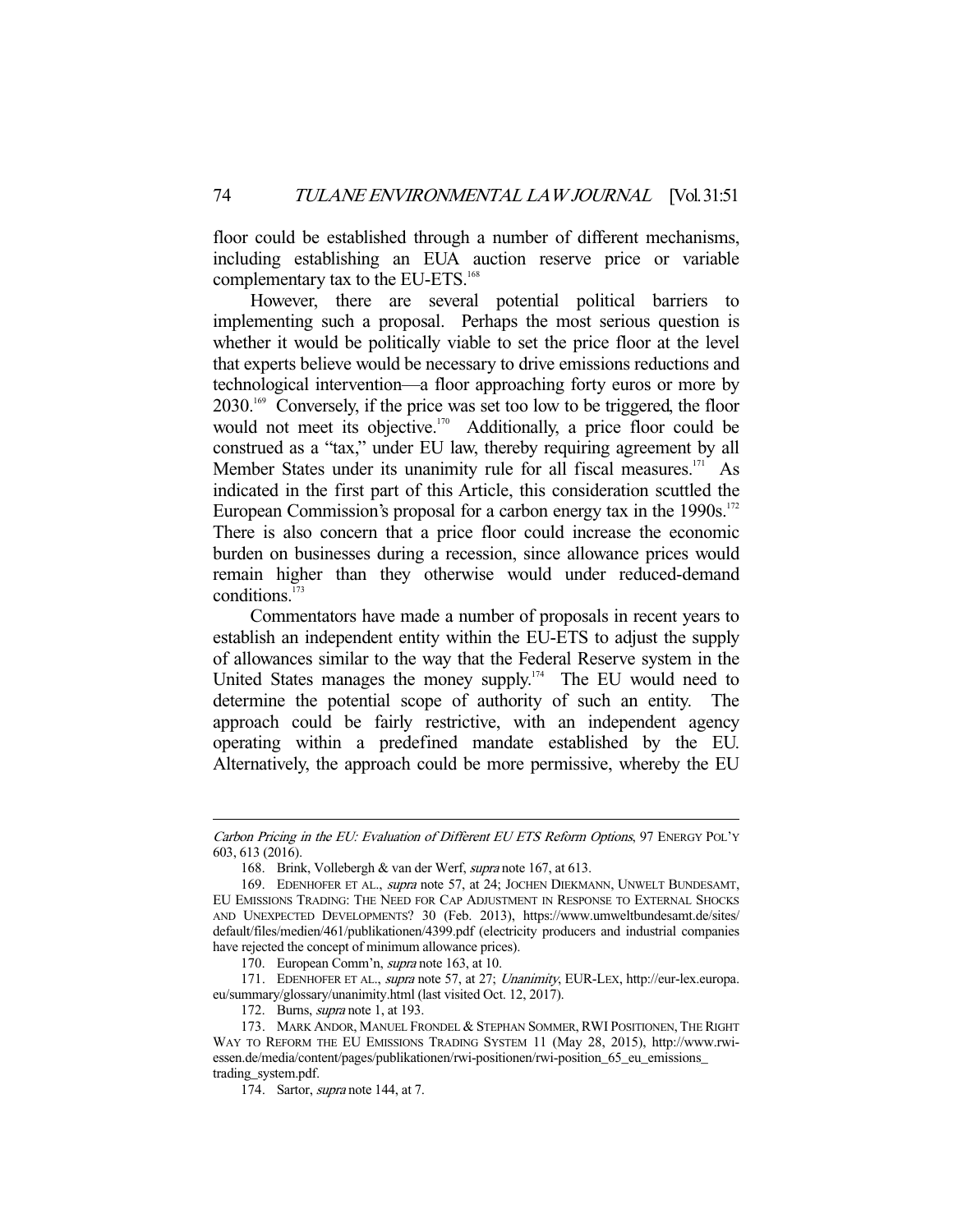would relinquish most decisional powers to the entity, including full control over caps and prices.<sup>175</sup>

 Among other proposals were former British Prime Minister Gordon Brown's call for the establishment of an independent European Carbon Bank,<sup>176</sup> and de Perthuis's and Trotignon's proposal for an Independent Carbon Management Authority.<sup>177</sup> This institutional arrangement could entrust the bank with the authority to manage and adjust the long-term supply of allowances and timing of auctions in the shorter term.<sup>178</sup> Proponents suggest that such an institution could ensure that short-term EUA prices are concordant with the long-term target.<sup>179</sup> Also, control of such decisions by an independent entity might create more stable expectations about how decisions are made,<sup>180</sup> which could help drive investments in low carbon technologies.<sup>181</sup>

 However, this approach would also pose challenges. It is unclear if such a bank could be established by legislation or would require other changes in EU law, $182$  the latter of which might substantially extend the potential timeline for implementation. Perhaps, more fundamentally, it is unclear if politicians would be willing to delegate substantial authority to an entity on a matter with such potentially salient political implications.<sup>183</sup> Additionally, some experts question whether regulators will necessarily be more adept than the market at ascertaining the "right" carbon price for an optimal long-term price trajectory.<sup>184</sup>

 There also are a number of other options that might ultimately help strengthen the EU-ETS. These include, but are not limited to, the launch of an EU political process to send long-term price signals, the expansion of sectors regulated under the EU-ETS, and the auction of allowance

<sup>175.</sup> GROSJEAN ET AL., *supra* note 17, at 24.

 <sup>176.</sup> CHRISTIAN EGENHOFER ET AL., CTR. FOR EUROPEAN POLICY STUDIES, THE EU EMISSIONS TRADING SYSTEM AND CLIMATE POLICY TOWARDS 2050, 23 (2011), http://observgo. uquebec.ca/observgo/fichiers/88303\_The%20EU%20ETS%20and%20Climate%20Policy%20to wards%202050-5.pdf.

<sup>177.</sup> Christian de Perthuis & Raphael Trotignon, Governance of CO2 Markets: Lessons from the EU ETS, 75 ENERGY POL'Y 100, 101 (2014).

<sup>178.</sup> Ottmar Edenhofer, Reforming Emissions Trading, 4 NATURE CLIMATE CHANGE 663, 664 (2014).

<sup>179.</sup> Nicholas Koch et al., Causes of the EU ETS Price Drop: Recession, CDM, Renewable Policies or a Bit of Everything?, 73 ENERGY POL'Y 676, 684 (2014).

 <sup>180.</sup> Id.

 <sup>181.</sup> At the same time, excessive adjustments in prices in supplies or prices could adversely impact investor confidence. Ying Fang et al., What Policy Adjustments in the EU ETS Truly Affected the Carbon Prices?, 103 ENERGY POL'Y 145, 157 (2017).

<sup>182.</sup> EGENHOFER ET AL., *supra* note 176, at 24; GROSJEAN ET AL., *supra* note 17, at 28.

 <sup>183.</sup> Edenhofer, supra note 178, at 664.

 <sup>184.</sup> Sartor, supra note 144, at 4.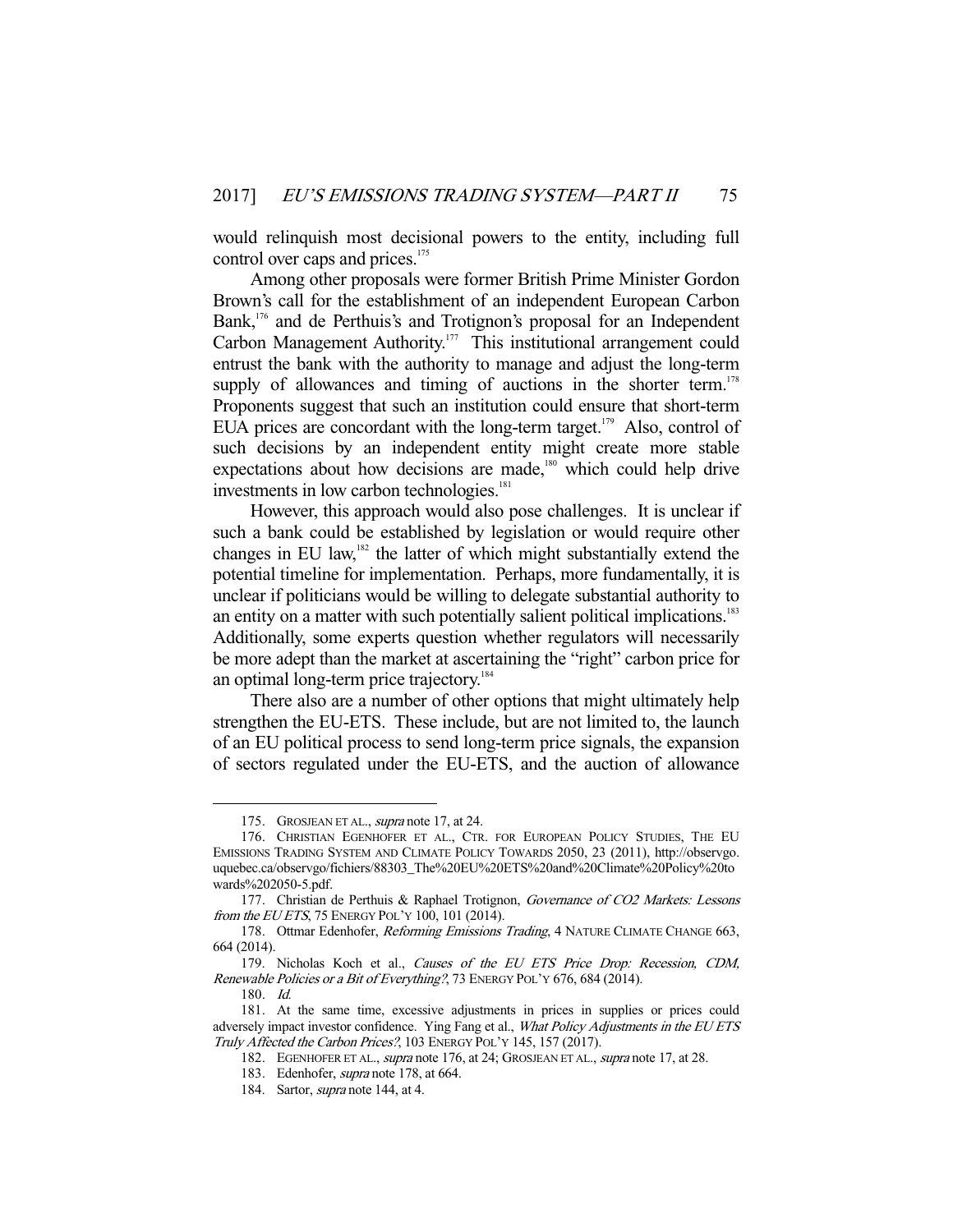price guarantees. The establishment of political measures to send precise and credible long-term price signals could help create an "investment grade" framework to drive decarbonization of the European economy.<sup>185</sup> This could include, for example, precise definition of long-term oriented climate and energy objectives, and perhaps a multi-year rolling emissions cap.186 The European Commission has suggested potentially expanding the purview of the EU-ETS to encompass other energy-related sectors.<sup>187</sup> The Commission suggests that this approach might be salutary given increased use of electricity, gas, and biomass in other energy-related sectors.<sup>188</sup> Moreover, expansion into transport, household, and other fuel consumption sectors could help stabilize EU-ETS prices, as well as reduce dependency of carbon leakage-prone sectors.<sup>189</sup> Finally, expansion of the regulatory scope of the EU-ETS might reduce the political power of emissions-intensive industries as burden shifting becomes more explicit.<sup>190</sup>

 On the other hand, these sectors face high average abatement costs and are prone to market failure, which could imperil EU-ETS price signals.<sup>191</sup> There also might be substantial political resistance to this proposal in many Member States given the implications for household incomes and energy poverty.<sup>192</sup>

 The European Investment Bank, which provides finance and expertise to support sustainable investment projects,<sup>193</sup> could engage in the auctioning of guarantees on future emission allowance prices.<sup>194</sup> This

<sup>185.</sup> Spencer & Guérin, supra note 153.

 <sup>186.</sup> Id.

 <sup>187.</sup> European Comm'n, supra note 161, at 9.

<sup>188.</sup> *Id.* at 9.

<sup>189.</sup> Berghmans, *supra* note 27, at 6. Moreover, one recent study indicates that regulating transportation emissions in the EU through the EU-ETS would be a much more economically efficient approach compared to performance standards. Sergey Paltsev et al., Reducing CO2 from Cars in the European Union, TRANSP. 18 (Oct. 20, 2016), https://link.springer.com/content/ pdf/10.1007%2Fs11116-016-9741-3.pdf. But see LARS ZETTERBERG ET AL., MISTRA INDIGO, EUROPE'S CHOICE—FACTS AND FUNCTION OF THE EU EMISSIONS TRADING SYSTEM 27 (May 2014), http://www.ivl.se/download/18.343dc99d14e8bb0f58b52a1/1443177288965/EU+ETS+ rapport.pdf (including transport in EU-ETS "would increase the allowance price in an uncontrolled way").

<sup>190.</sup> Yue-June Zhang & Yi-Ming Wei, An Overview of Current Research on EU ETS: Evidence from Its Operating Mechanism and Economic Effect, 87 APPLIED ENERGY 1804, 1807 (2010).

 <sup>191.</sup> Berghmans, supra note 27, at 6.

 <sup>192.</sup> Id.

<sup>193.</sup> The EU Bank, EUR. INV. BANK, http://www.eib.org/about/index.htm (last visited Oct. 14, 2017).

 <sup>194.</sup> Zachmann, supra note 3, at 1.